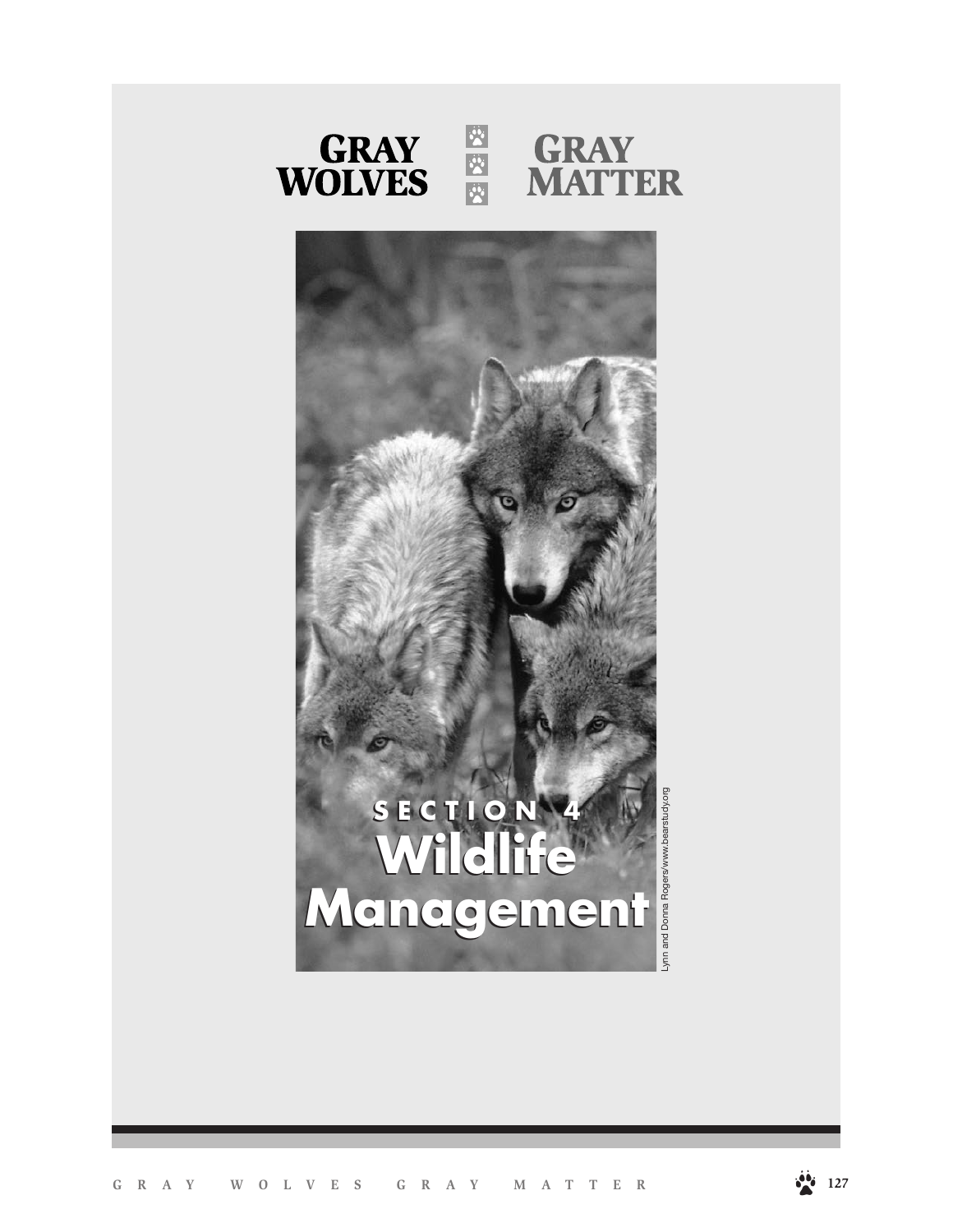## **Management Plan Analysis**

*Students compare existing wildlife management plans.*

#### **STUDENT OBJECTIVES:**

At the end of this lesson, students will be able to:

- 1. Define wildlife management.
- 2. Identify at least two components of a management plan.
- 3. Outline some reasons a management plan might succeed or fail.

#### **VOCABULARY:**

limiting factor • endangered species • carrying capacity • management

#### **TEACHER BACKGROUND:**

Many wildlife species are "managed" by humans. Various measures, from hunting and trapping to feeding and breeding programs, control the numbers and range of all sorts of wildlife species. Even a habitat improvement project can be considered a wildlife management strategy, since wildlife populations will benefit from better habitat.

In the United States, each state typically has jurisdiction over the plants and animals in its state. States usually have an agency such as a Department of Natural Resources or a Department of Fish

and Game that is charged with the task of overseeing the wildlife populations in their state. Often, these agencies prepare a plan for what they want to see happen to certain key species. Elk, bear and pheasants often have well-established management plans, while woodchucks, red squirrels, mice and porcupines are often not closely managed. Occasionally, the federal government will supersede state authority and develop comprehensive management plans for endangered or threatened species.

At its most basic level, managers must establish a basic framework of goals to develop a management plan.

#### **Management Plan Framework:**

- 1. Identify the basic habitat needs of the animal in question (food, water, shelter, space).
- 2. Determine the density or sometimes the number of animals that will be considered an optimal population level.
- 3. Identify any limiting factors that are keeping the species from maintaining the desired population level, and how human activity could bring about increases (or in some cases, decreases) in the species population.

## **SECTION Wildlife Management**

#### *Subjects:*

*biology, sociology, reading skills, geography*

 $\mathbf{e}^{\mathbf{e}}$ 

## *Approximate lesson time:*

*4 hours*



#### *Materials:*

*copies of wildlife management plans, pictures of animals, paper, pencils*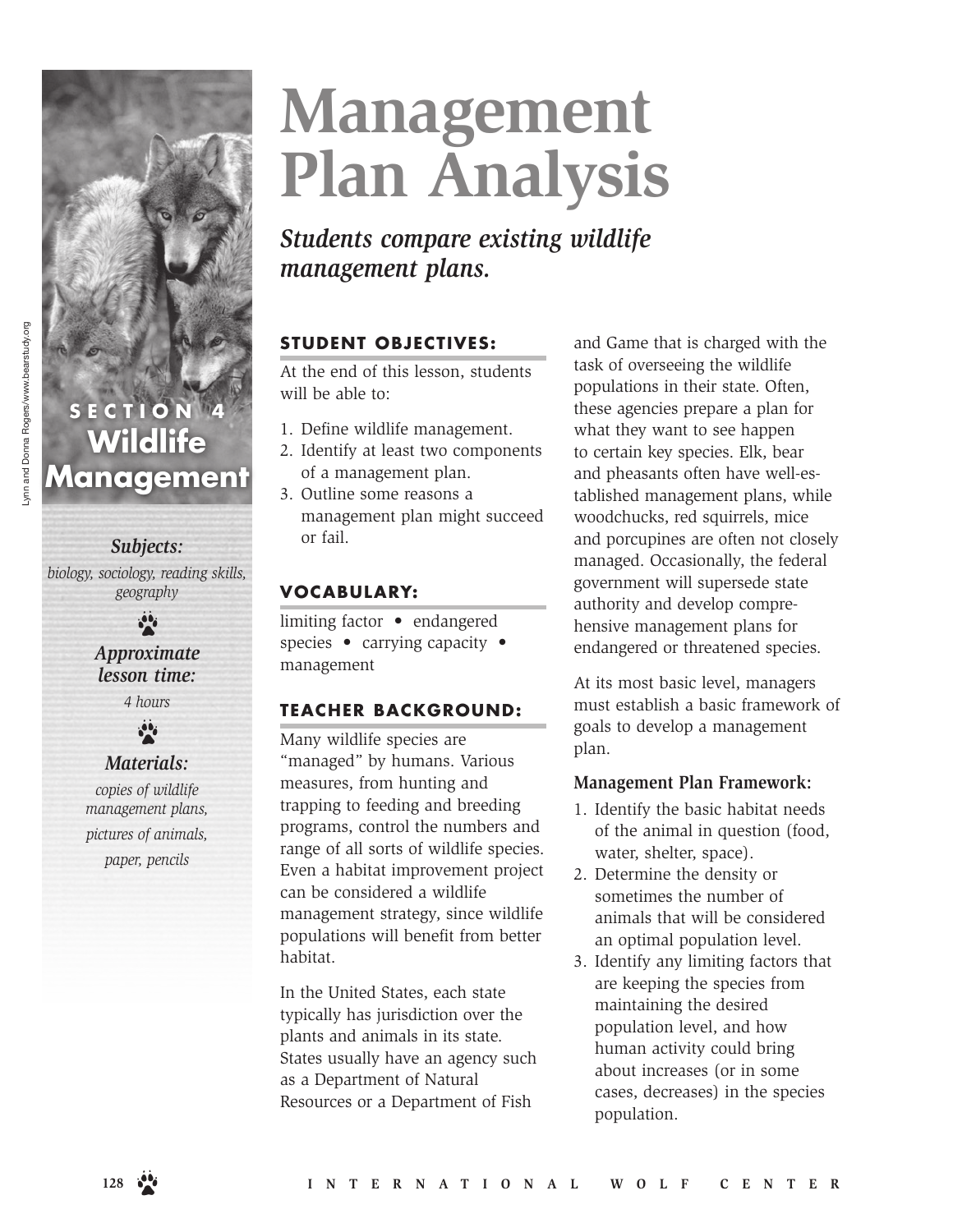4. Create a plan that is designed to bring the target species to the desired population level. Keep in mind that actions that benefit one species may have the opposite effect on another.

Often, state natural resource agencies will solicit input from the public when preparing a management plan. Individual citizens may favor a certain species and want to see more done to protect it; others may dislike that species and want the agency to reduce its numbers.

#### **ACTIVITIES:**

- 1. Divide students into "management teams" of four students. Assign each team a wildlife management plan (on pages 130–133).
- 2. Review as a class the components of a wildlife management framework (above).
- 3. Tell students to review their assigned plan and identify how managers addressed the framework in their plans.
- 4. Instruct each team to select a new animal native to their area. Students should research their chosen animal, determine its habitat needs, and create a management plan that will increase (or decrease) this animal's population in its home territory, using the steps outlined in the framework. The worksheet on page 134 may be helpful to organize information the students gather.
- 5. Each group should present its plan to the class.

#### **Discussion:**

Ask students: If you were going to build a house, would you ask the people walking past the property to design the structure, or would you ask an architect to design it? If we are going to design a wildlife management plan, who should be asked to design it?

#### **ASSESSMENT:**

- 1. Each group will hand in a three-page wildlife management plan describing their management recommendations.
- 2. Students will be given an essay quiz.
	- a.What steps do wildlife managers follow to create a management plan?
	- b. How did your group manage your animal's population?
	- c. What biological, economic, political or cultural barriers may prevent your plan from working?

#### **EXTENSIONS:**

- 1. Contact a local wildlife specialist (e.g., ecologist or Department of Natural Resources staff) and ask what endangered species (plant or animal) live in the region. Instruct students to develop management plans for some of these species, using topographic maps of the region, and proposing how managers could recover the endangered animal or plant.
- 2. Invite a wildlife manager to your classroom to talk about his or her experiences managing wildlife populations.

#### *National Science Education Standards*

*Unifying Concepts and Processes*

*Systems, order, and organization*

*Life Science (9–12)*

*Interdependence of organisms Behavior of organisms*

*Science in Personal and Social Perspectives (5–8)*

*Populations, resources, and environments*

*Risks and benefits*

*Science in Personal and Social Perspectives (9–12) Population Growth*

*Natural Resources*

*Environmental Quality*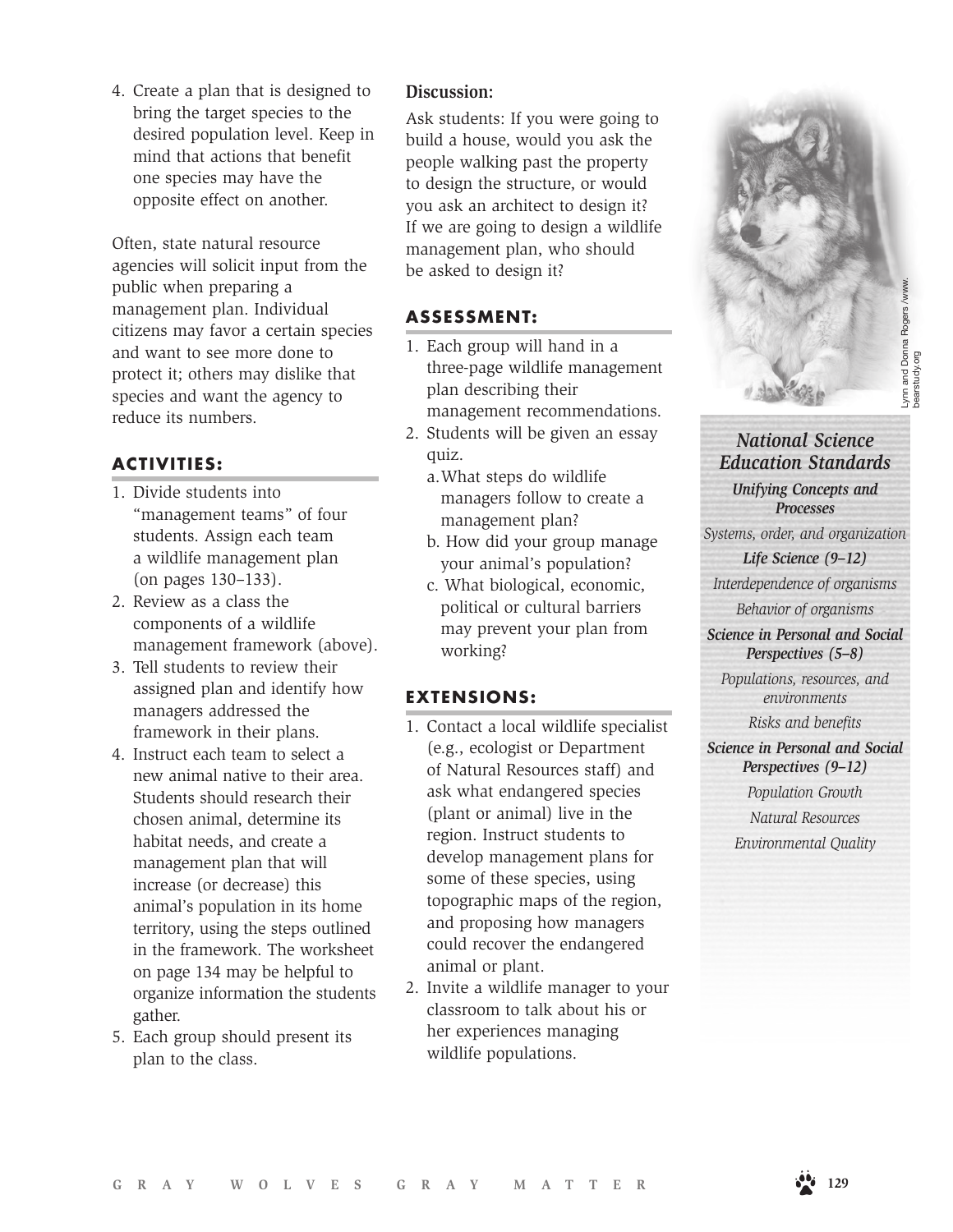## **WILDLIFE MANAGEMENT CASE STUDY Pacific Salmon**

The five species of Pacific salmon—chinook, coho, sockeye, chum and pink—have been an invaluable resource to people living on the Pacific Coast for thousands of years. Today, the livelihoods of both commercial and recreational fisherman, tribal groups and coastal communities are still very much dependent on healthy populations of these fish.

#### **Dams and Hydropower**

Pacific salmon are anadromous fish, which means they spend most of their adult lives in the ocean but migrate up rivers to spawn (or breed) in fresh water. In the past 40 years, thousands of hydropower dams have been built on important salmon rivers, making it difficult for them to reach prime breeding locations. The proliferation of dams in the West has also altered the natural environment of many key salmon rivers by reducing the velocity of the water and changing water temperatures. Slowing down the rate at which the water flows increases the chances for predators to prey on juvenile salmon, and increasing the water temperatures causes salmon to behave abnormally. Scientists believe that partially removing the dams on the Lower Snake River in southeastern Washington has an 80 to 99 percent chance of restoring healthy salmon runs by reversing the habitat damage caused by the dams.

Recent management efforts have addressed the negative impacts of dams on Pacific salmon species. Government agencies have joined forces with concerned citizens and interest groups to improve salmon habitat by removing unproductive hydropower dams. The removal of dams has reestablished many miles of freeflowing rivers and improved overall habitat.

#### **Sustainable Harvesting**

The five species of Pacific salmon are highly coveted by commercial and recreational

fisherman. The sockeye, chinook and coho salmon are extremely popular for food, which causes them to be harvested in larger quantities. The low number of Pacific salmon today is very much a result of intense harvesting in the past.

Recent management strategies have changed the way these fish are harvested in hopes of reducing the impact of harvesting on the overall population. Some management plans have regulations that cut the number of commercial salmon fishing permits by half, which allows more salmon to remain in the water to spawn and increase populations.

#### **Habitat**

The most critical issue addressed in salmon management plans is the protection and restoration of habitat. Pacific salmon are sensitive to water quality and have very specific habitat requirements. These fish require cool, free-flowing rivers with gravel or cobbled riverbeds for successful reproduction. Certain land-use practices like clear-cutting, mining, and removal of riverbank vegetation cause soil to be washed away by rains and carried into the rivers, which jeopardizes the habitat of many important salmon rivers.

Large-scale irrigation efforts in the West have also contributed to the loss of Pacific salmon habitat. As more water is diverted from the rivers, the water level drops, and water temperature consequently increases. The Klamath River in Washington is a prime example of salmon habitat affected by irrigation. The Klamath, which was once the third most productive salmon river system in the United States, now has less than 10 percent of its historic population because upstream irrigation has caused water levels to drop and water temperatures to increase.

#### *For more information:*

*http://www.pcffa.org/klamath.htm http://www.wildsalmon.org/about/indexhtm http://www.whywild.org/threats.html https://www.nwd.usace.army.mil/ps/factors.htm*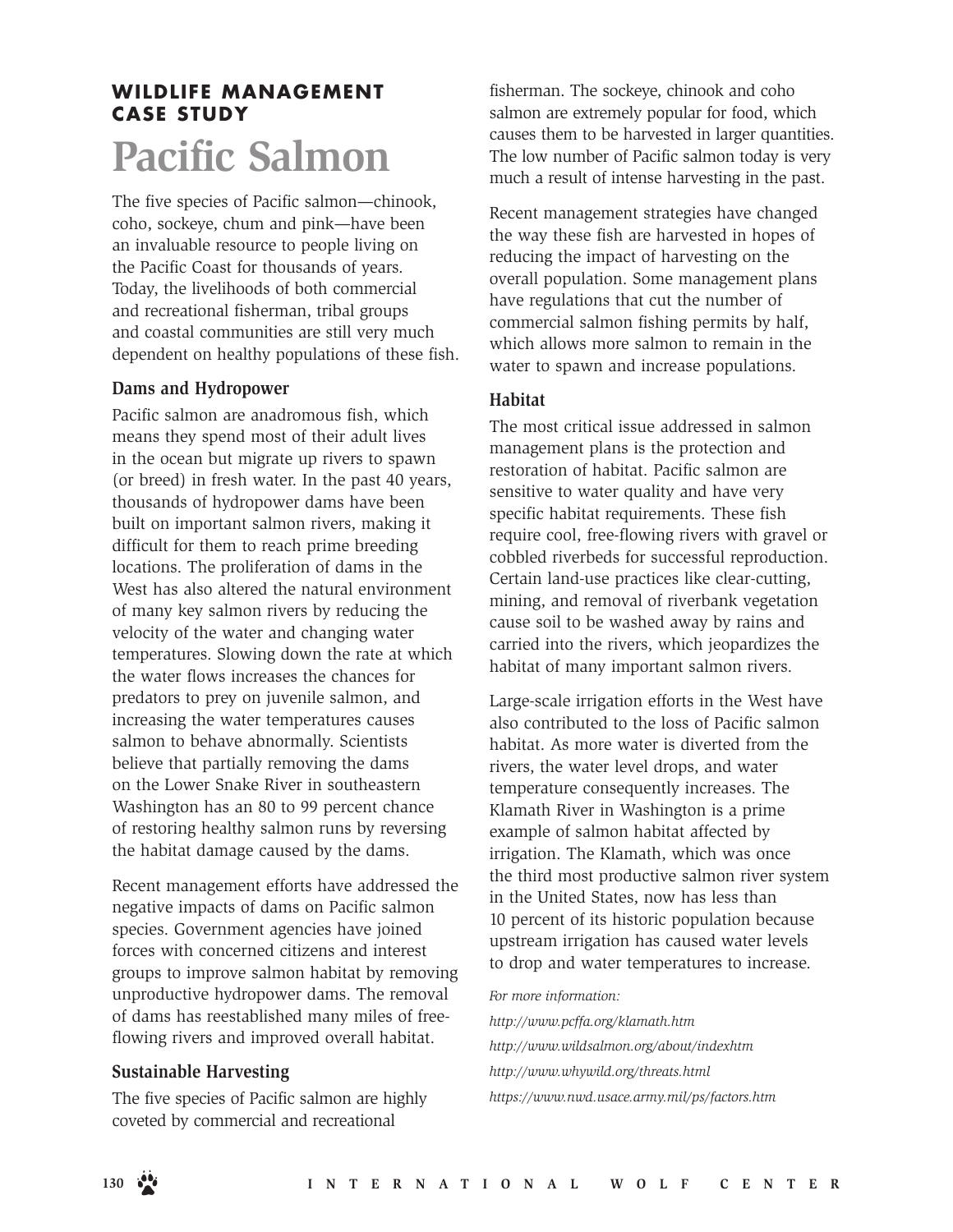#### **WILDLIFE MANAGEMENT CASE STUDY**

## **Elk**

As a grazing animal, elk play an important role in the ecosystem and have important cultural value as well. In many western states, elk hunting is a special tradition that brings a substantial amount of income into the economy.

#### **National Elk Refuge**

In the early 1900s, elk in the west-central part of Wyoming had trouble finding enough food in the winter because of human settlements and cattle. Many elk died during the especially severe winters between 1909 and 1911. In 1910, rather than hurt the local residents and interests groups that relied on the elk by restricting elk hunting, local citizens and government officials began to provide extra food for the elk during wintertime. In 1912, after assessing the importance of the Jackson elk herd to the state of Wyoming, the federal government established the National Elk Refuge (NER), which protected the elk and their food supply. Today, the NER includes almost 25,000 acres of wintering habitat for the Jackson elk herd.

To help maintain the elk during the winter, the grasslands at the NER are managed to produce as much natural forage as possible. However, when large snowfalls make it harder for the elk to find food, or the natural forage is no longer available, supplemental feeding is provided in the form of alfalfa pellets.

As a result of the winter feeding program, the Jackson elk herd is one of the largest in the world. This has enabled Jackson Hole to support a large hunting, outfitting and wildlife viewing industry, which has contributed to the local economy and culture of the surrounding area.

Even so, with such a large number of elk grazing inside the National Elk Refuge, there has been much concern about the impact they are having on the land. Not surprisingly, concentrating a large number of elk on the same area for close to 100 years has decreased the amount of woody vegetation available, like aspen and willow.

Therefore, to decrease the possibility of overgrazing, the NER tries to limit the number of elk that winter on the land. The NER and Wyoming Game and Fish Department have determined the optimum number of elk for the range to be 7,500. They work to maintain this number by allowing people to hunt elk during the fall on the NER and surrounding public lands.

*For more information:*

*http://nationalelkrefuge.fws.gov/index.htm*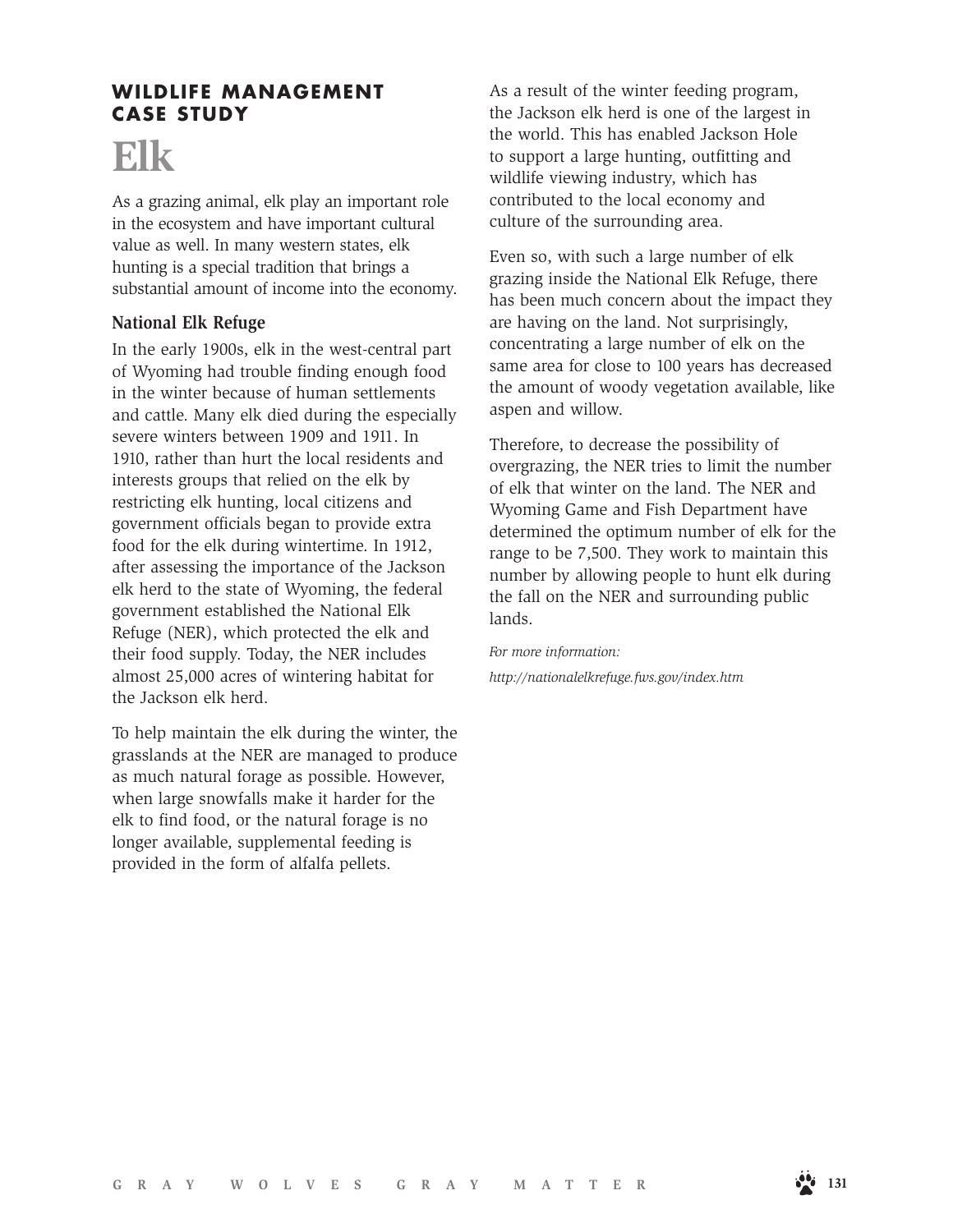#### **WILDLIFE MANAGEMENT CASE STUDY**

## **Black-Footed Ferrets and Prairie Dogs**

One of only three species of ferrets in the world, the black-footed ferret has been on the brink of extinction since the 1940s. Biologists discovered that the main reason for the species' decline involves factors influencing their primary food source: prairie dogs.

#### **History**

As early settlers populated the west, prairie dog populations began to decline due to losses in habitat. People converted grasslands into farms, ranches, towns and grazing areas for livestock, which left prairie dogs with very few places to live. At one point, prairie dogs reportedly occupied more than 100 million acres of grassland and prairie; however, by 1960 that area was reduced to only an estimated 1.5 million acres.

In addition to losses in habitat, many landowners established pest control programs because they viewed prairie dogs as pests. In the late 1980s, \$6.2 million was spent on poisoning prairie dog colonies in just one area of South Dakota. Another factor influencing the species was outbreaks of disease in many prairie dog colonies. Deadly diseases, like the sylvatic plague, resulted in the eradication of entire prairie dog populations. All of these factors, losses in habitat, pest control programs and outbreaks of disease, helped contribute to the dramatic decline of the prairie dog. Moreover, since prairie dogs make up 91 percent of the black-footed ferret's diet, the decline in prairie dogs caused the ferrets to decline as well. By the 1960s, the black-footed ferret was on the verge of extinction.

#### **Conservation and Status**

To help the black-footed ferret, biologists and government officials listed them as endangered in 1967 under a law that preceded the Endangered Species Act of 1973. However, even under this protection black-footed ferrets were thought to be extinct in the wild by 1978.

In 1981 a small population of black-footed ferrets was accidentally discovered by a rancher's dog in Meeteetse, Wyoming. This gave biologists a second chance to try to save the species. They began to study this elusive species, gaining important new information about their life history and behavior.

Nevertheless, sylvatic plague and canine distemper, which are lethal to ferrets, broke out in the population and almost destroyed it entirely. In another effort to save the black-footed ferret, biologists captured the 18 remaining individuals and began a captive breeding program. Today, there are six main captive facilities in the United States and Canada that breed black-footed ferrets. The national recovery goal for the United States is to have 1,500 breeding adult ferrets in at least 10 populations by the year 2010. As of June 2003, black-footed ferrets had been reintroduced into parts of Wyoming, Montana, South Dakota, Arizona, Colorado, Utah and even northern Mexico.

To improve the survival of black-footed ferrets, prairie dog habitat must be conserved and protected. Setting aside land for prairie dogs would provide them with a place to breed and increase in numbers, which is beneficial to black-footed ferrets because it means more prey would be available. If this is not done, the future of both prairie dogs and black-footed ferrets will remain in jeopardy.

#### *For more information:*

*www.blackfootedferret.org*

*www.wildlife.utah.gov/publications/pdf/newferrt.pdf*

*http://biology.usgs.gov/s+t/noframe/c040.htm http://mountain-prairie.fws.gov/species/mammals/ blackfootedferret/*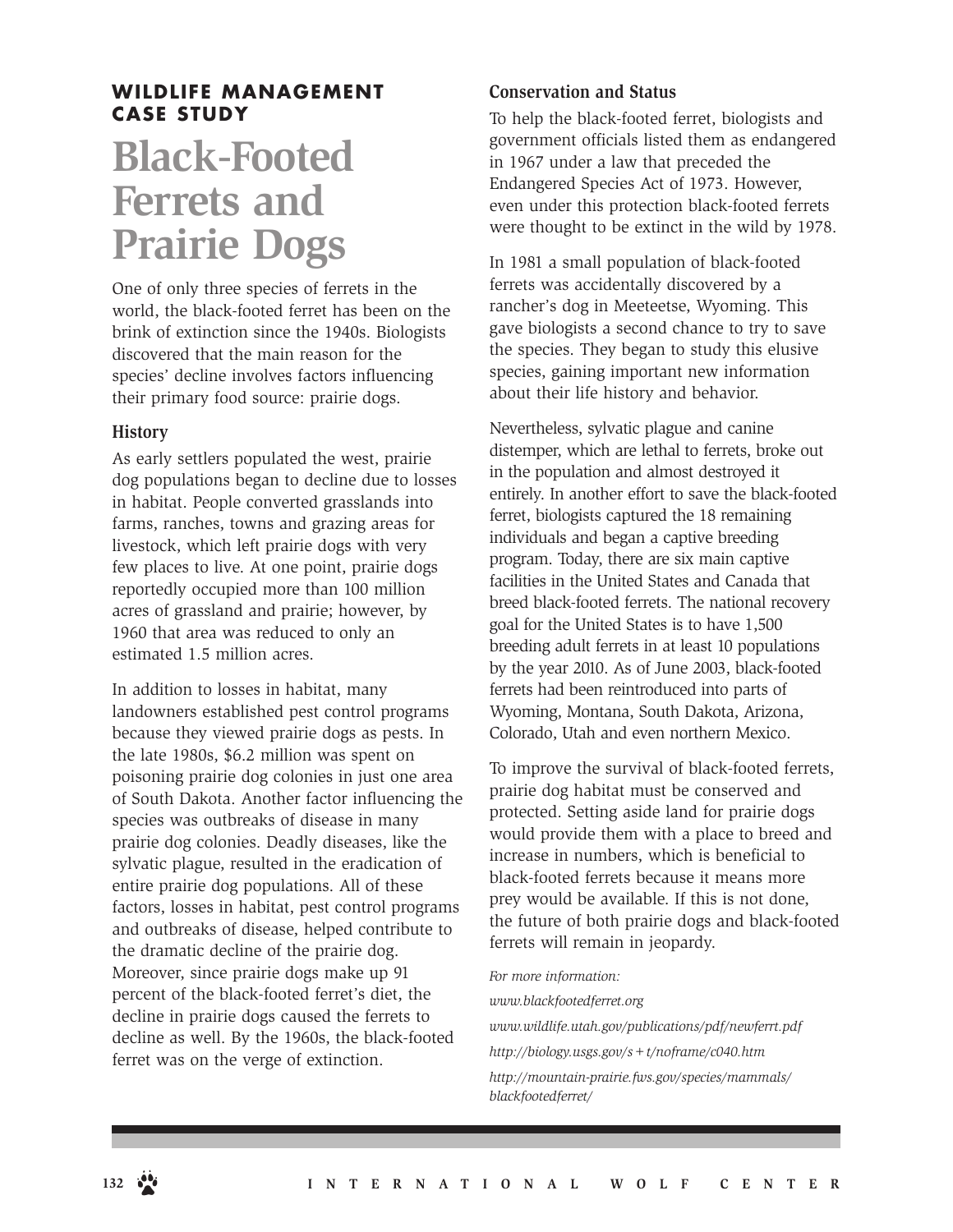## **WILDLIFE MANAGEMENT CASE STUDY Whooping Crane**

The survival of the whooping crane is considered one of the most successful cases of animal conservation in North America. After 60 years of conservation work, the whooping crane is finally making a comeback.

Twice each year, at speeds of up to 35 to 40 miles per hour, members of the only remaining wild flock of whooping cranes fly an estimated 2,500 miles between their wintering habitat in southern Texas and breeding habitat in northern Canada. During this migration, the cranes stop at particular sites along the way to get much needed rest and find food, such as insects, frogs and crayfish.

#### **History**

Before 1870, the total population of whooping cranes was estimated at around 500 to 1,400 birds. As Europeans settlers continued to move throughout North America, much of the whooping crane's habitat of wetlands and marshes was drained and converted for use by agriculture. Not only did this conversion affect the areas where whooping cranes bred or stayed for the winter, it also affected the availability of certain stopping points along their migration route. In addition, collisions with power lines, uncontrolled hunting and human disturbance of nest sites caused the species to suffer. As time progressed, whooping crane populations experienced a steady downward decline, which resulted in just 15 known individuals in 1941.

#### **Restoration Efforts**

To help save the whooping crane from extinction, the U.S. and Canadian governments took a variety of conservation actions. In 1922, Canada established Wood Buffalo National Park, and in 1937, the United States established Aransas National Wildlife Refuge.

These actions protected both the breeding and wintering habitats for the last remaining flock of whooping cranes. Then, in 1967, the whooping crane was designated an endangered species under a law that preceded the Endangered Species Act of 1973.

According to the whooping crane recovery plan, which was created by crane specialists from both Canada and the United States, two additional flocks of 25 breeding pairs each would be needed to improve the health of the species. Therefore, in 1990 and 2001, two additional flocks were added by incubating wild eggs. A nonmigratory flock was added to central Florida, and a migratory flock that breeds in Wisconsin and winters in Florida was established by training chicks to follow an ultralight airplane. It only took one flight for them to remember how to get back to Wisconsin!

As of September 2004, an estimated 318 whooping cranes existed in the wild. So far, the only flock that has not reached the goal of 25 breeding pairs (or 50 adults) is the Wisconsin-Florida migratory flock with an estimated total of 35 adults.

Even though the whooping crane has made a substantial comeback, their habitat is still at risk of being reduced or destroyed. In many areas in the United States, growth in the human population has increased the demand for water, which has resulted in more water being diverted or taken from freshwater sources. If not monitored carefully, the change in water flow could affect a variety of different factors in wetlands, including the amount of food available for whooping cranes.

*For more information:*

*www.npwrc.usgs.gov/resource/distr/birds/cranes/grusamer. htm#dist*

*http://training.fws.gov/library/Pubs/crane.pdf www.whoopingcrane.com www.bringbackthecranes.org*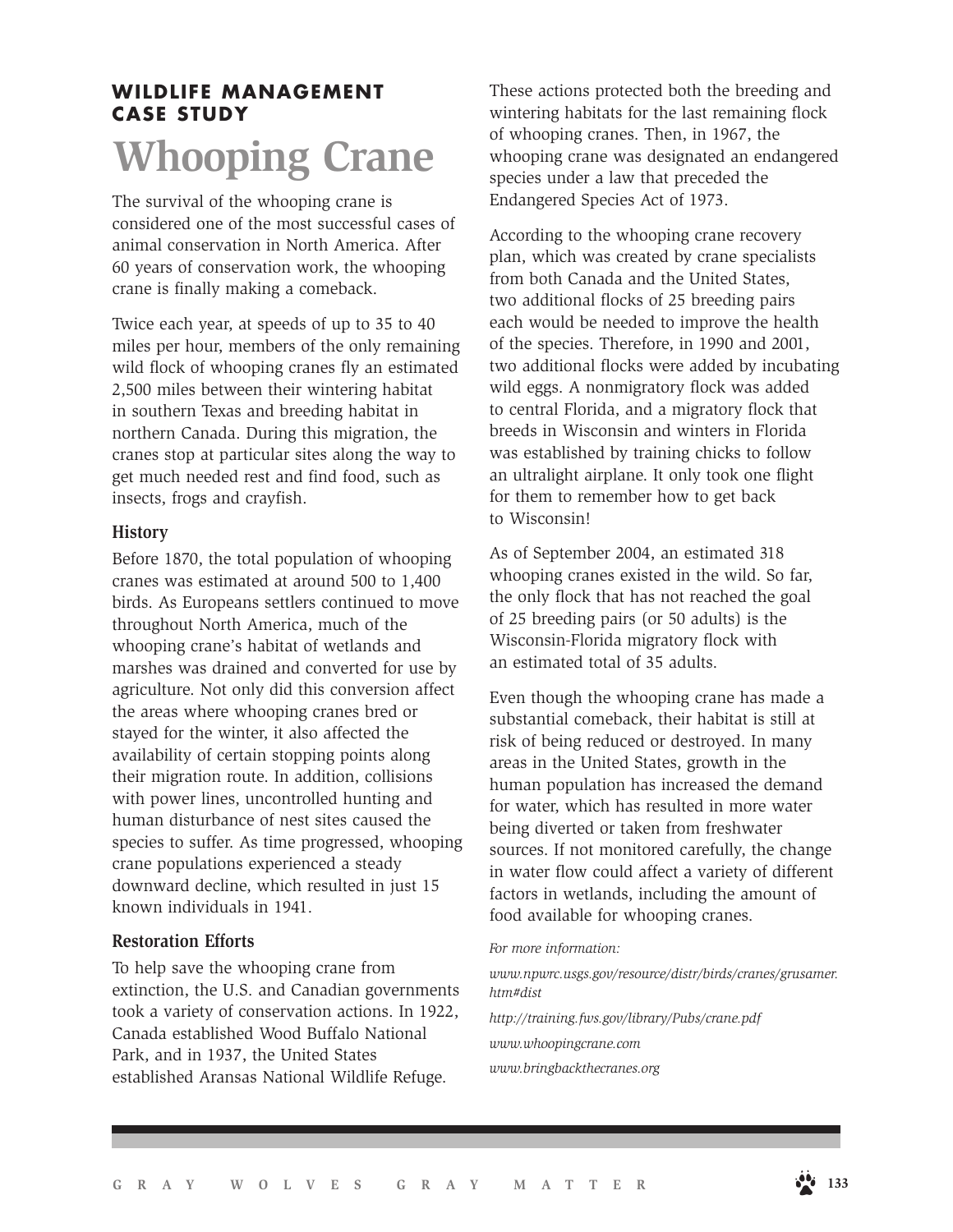| <b>Management Plan Analysis:</b><br><b>Writing a Management Plan</b>                                                |  |
|---------------------------------------------------------------------------------------------------------------------|--|
|                                                                                                                     |  |
|                                                                                                                     |  |
| Related species (prey species, predators):                                                                          |  |
| Description of preferred habitat:                                                                                   |  |
| Food needs:                                                                                                         |  |
|                                                                                                                     |  |
| Water needs:                                                                                                        |  |
| Special considerations (low reproduction rate, susceptibility to human disturbance etc.):                           |  |
| Limiting factors (threats such as diseases, weather, change of food or habitat, human<br>activity, predation etc.): |  |
| What actions will you take to increase (or decrease) the population?                                                |  |
|                                                                                                                     |  |
|                                                                                                                     |  |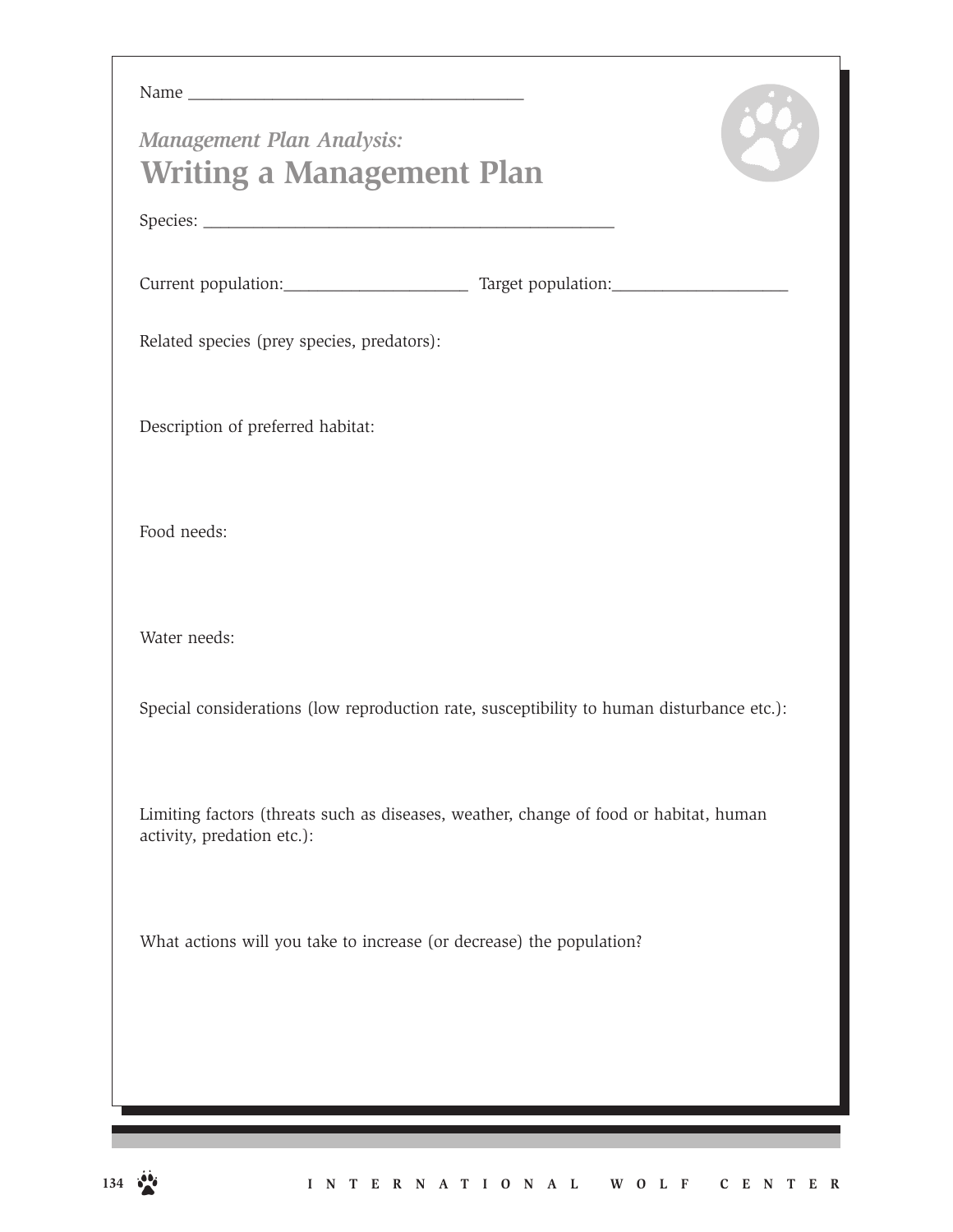#### **GRAY WOLVES GRAY MATTER 135**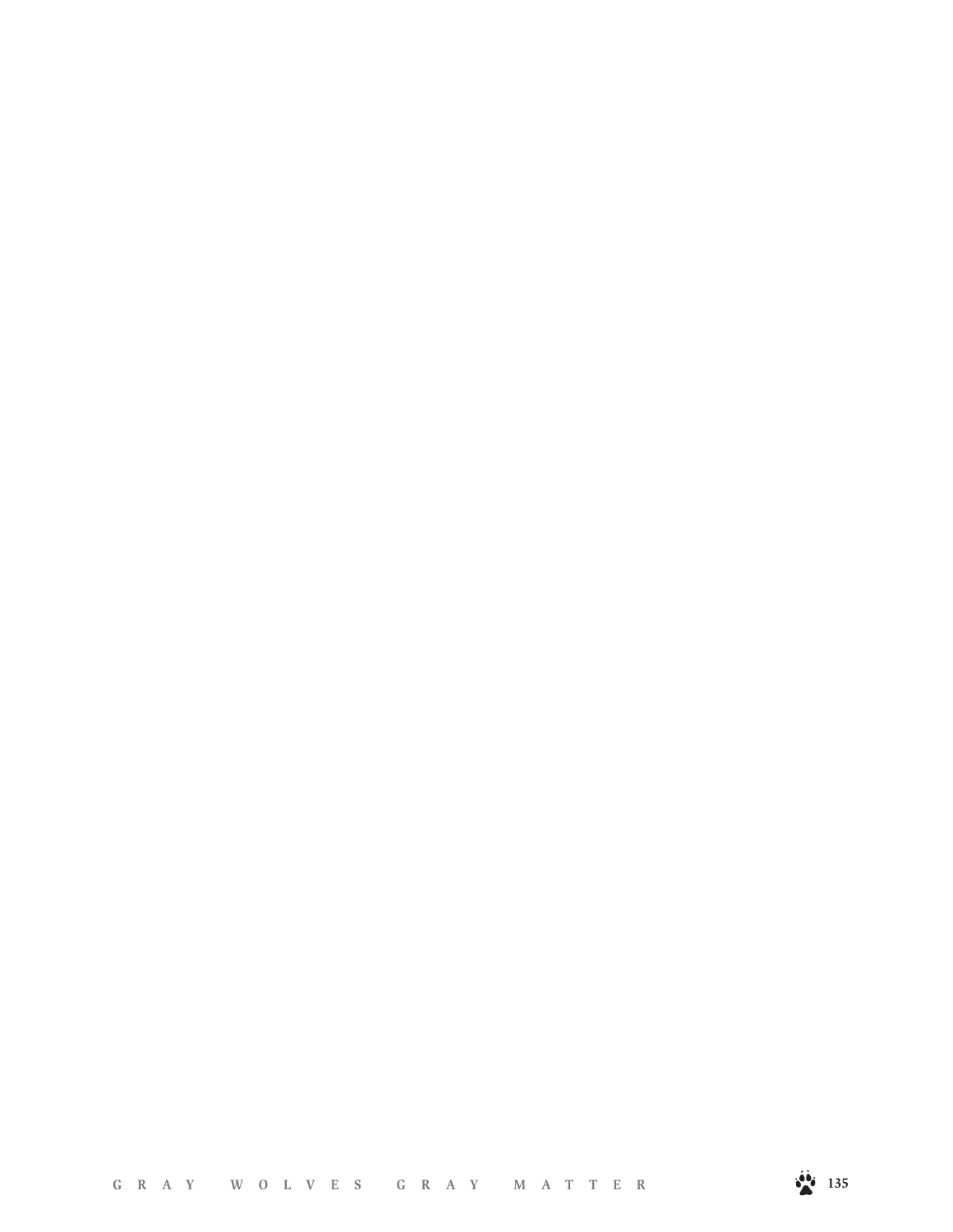# **SECTION Wildlife Management**

#### *Subjects:*

*sociology, reading skills, public speaking*

 $\frac{1}{2}$ 

### *Approximate lesson time:*

*1 hour*

### $\frac{\partial \dot{\theta}}{\partial \dot{\theta}}$

*Materials: Wolf Time Line cards, costume props (see cards)*

## **Wolf Time Line**

*Students act out key points in the gray wolf's political and social history.*

#### **STUDENT OBJECTIVES:**

At the end of this lesson, students will be able to:

- 1. Summarize how wolf management has changed from 1492 to today.
- 2. Draw conclusions about the changing relationship between wolves and humans.

#### **VOCABULARY:**

bounty • Endangered Species Act • endangered species list • delisting

#### **TEACHER BACKGROUND:**

For students to understand the issues surrounding wolves and wolf recovery, they need to have a sense for the history of these issues. This activity, based on a hands-on time line, will help students understand some of the historical issues surrounding wolf management.

Because inflation has affected the value of money over the past 200 years, we have translated historical bounties into 2005 dollars for you. Assuming a compound inflation rate of 3.22 percent (which is the average from 1926 until 2005), a \$5 bounty in Wisconsin in 1965 would be worth about \$372.26 in 2005. A \$3 bounty in Minnesota in 1938 would be worth about \$525.57 in 2005.

But wolf bounties didn't keep pace with inflation. In 1965, when the Minnesota bounty program ended payments, the bounty was \$35 per wolf. If payments had kept pace with inflation, they would have been \$118.95 in 1965 (these estimates might be understated because the inflation rate may have been higher between 1838 and 1926).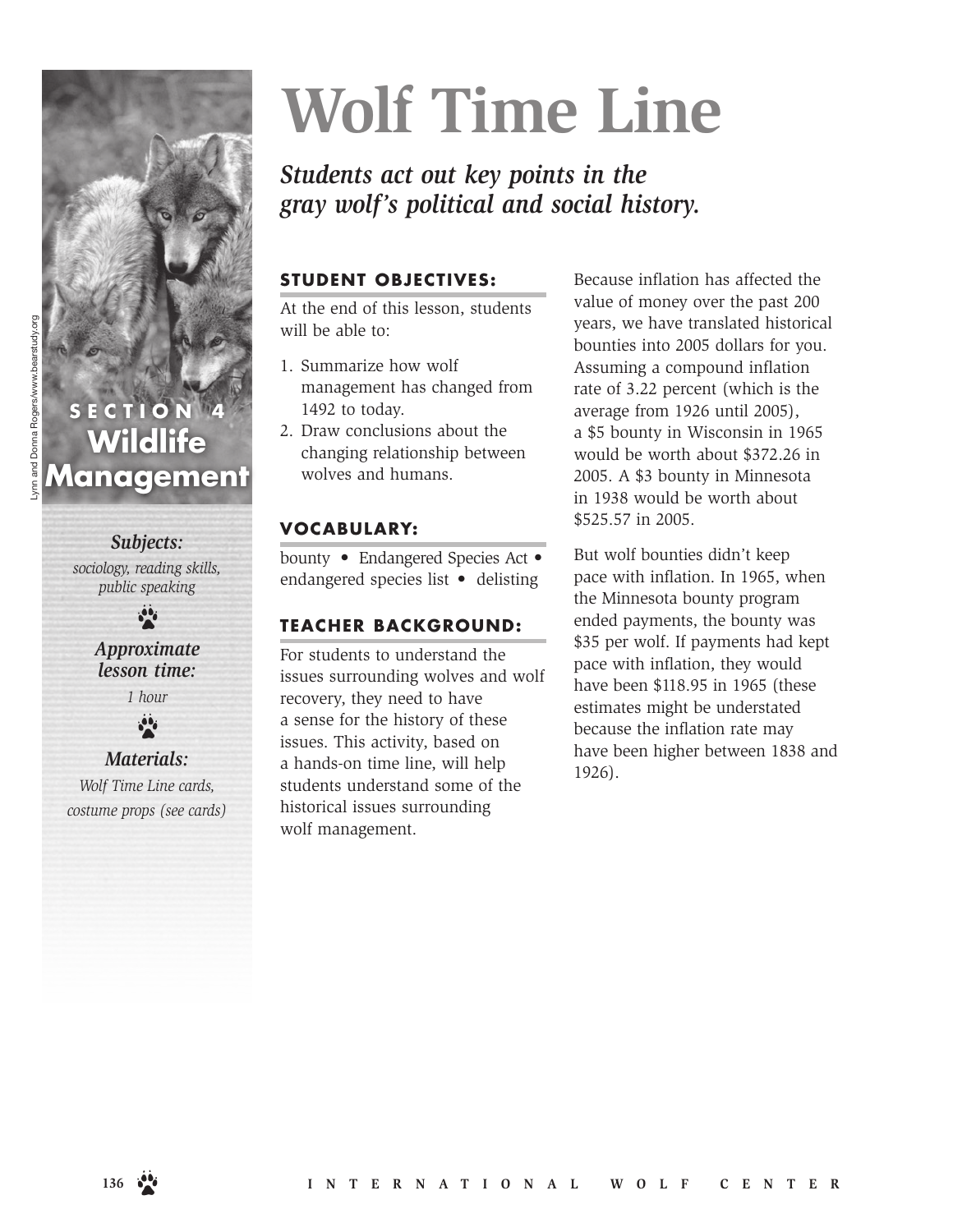#### **ACTIVITIES:**

- 1. Ask students what they know about the history of wolves in the United States. Make a list of their ideas on the board.
- 2. Ask for volunteers to create a "gray wolf time line." Give students time line cards. Tell the student with card one to stand in front of the class and read his or her card, and move to the left side of the room.
- 3. The second student should read the second card, then stand next to the first student. Eventually students with cards will form a line.
- 4. When each student has read his or her card, let members of the class ask questions of these historical figures. Students should try to answer the question on behalf of the character. The teacher may help answer questions if the historical figures get stuck on a question.

#### **DISCUSSION:**

- Which event was the most important in the wolf's history?
- What surprised you about this time line?
- How will wolf management look in the year 2100?

#### **ASSESSMENT:**

Give the students a written quiz:

- 1. Describe wolf management in the 1600s and 1700s.
- 2. How did wolf management change in the 1970s? Why did it change?
- 3. If you could choose how to manage wolves in the 21st century, what would you do?

#### **EXTENSIONS:**

Instruct students to research newspaper articles from 1974 to today. What do these articles tell you about the changing attitudes of people toward wolves and other wildlife?

Invite students to prepare costumes for the time line characters.

Add key events to the time line specific to the red wolf or Mexican gray wolf.



## Lynn and Donna Rogers / -ynn and Donna Roger<br>www.bearstudv.org www.bearstudy.org

#### *National Science Education Standards*

*Unifying Concepts and Processes*

*Change, constancy, and measurement*

#### *Life Science (9–12)*

*Interdependence of organisms*

*Science in Personal and Social Perspectives (5–8)*

*Risks and benefits*

*Science in Personal and Social Perspectives (9–12)*

*Environmental Quality*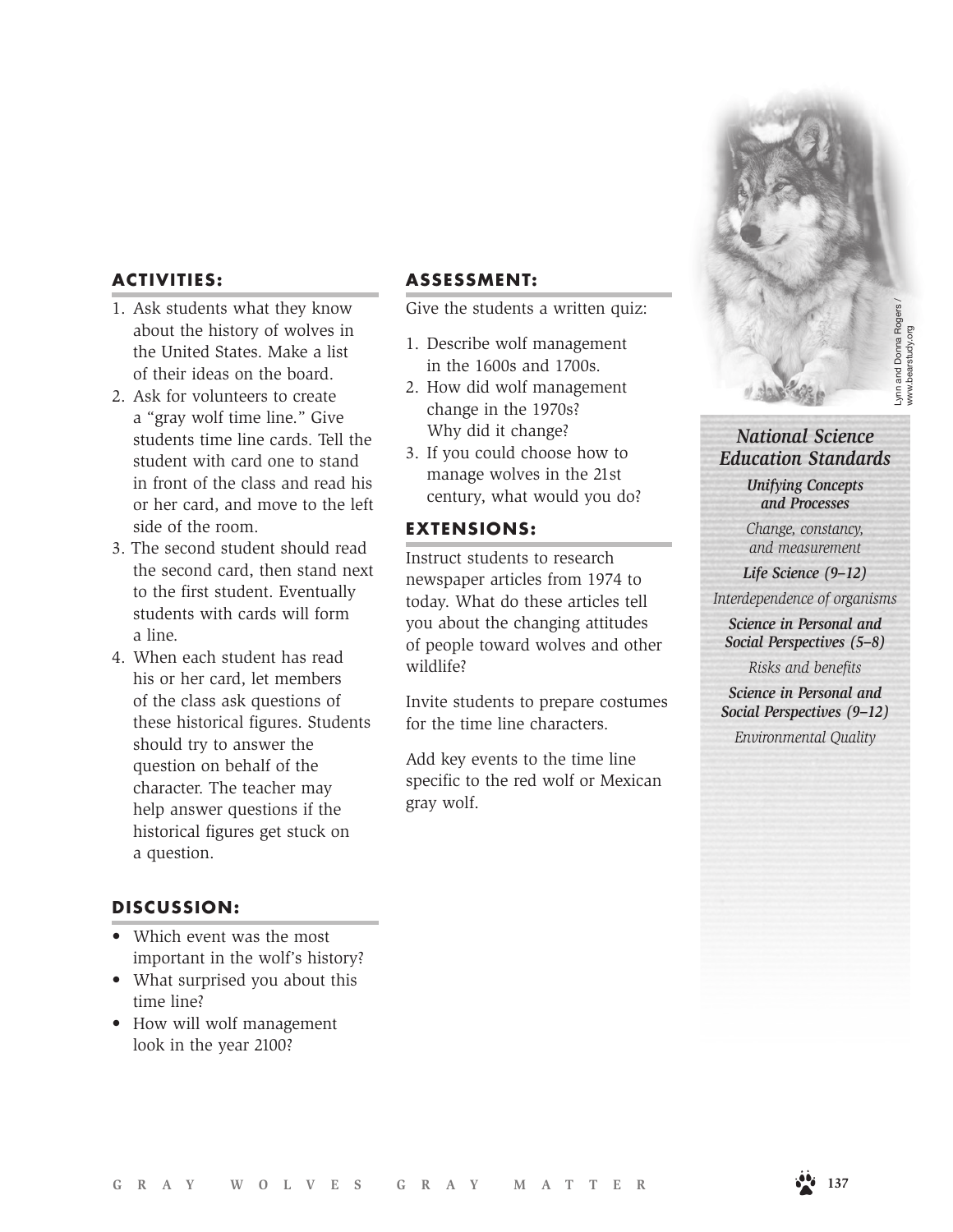#### **1492 Christopher Columbus** (flag of Spain)

*"I claim this land in the name of Spain. We own it now is my claim."*  $\mathbf{e}^{\mathbf{e}}$ 

The arrival of Christopher Columbus in the Western Hemisphere brings news of the "new world" back to Europe. Other European explorers and settlers follow and eventually colonize the Americas. Many Europeans bring with them to the new country negative views of wolves and a mission to "tame" the wilderness.

#### 1630 **Bounty Hunter** (bandanna around neck)

#### *"Wolf fur is just like gold, \$3 a pelt is what I'm told."*  $\hat{\mathbf{e}}^{\hat{\mathbf{e}}}_{\hat{\mathbf{e}}}$

The first wolf bounty law in America is passed in Massachusetts Bay Colony in 1630. Most colonies—and eventually the states—pass laws that pay people a bounty, or reward, for trapping or shooting wolves and other fur-bearing animals. In 1838 Michigan bounty hunters are paid \$3 per wolf pelt. Adjusting for annual 3.22 percent inflation, \$3 in 1838 would be worth about \$525 today. In a good winter, a bounty hunter can catch up to a thousand wolves.

#### **1805 Meriwether Lewis** (paddle and/or compass)

 $\mathbf{e}^{\mathbf{e}}_{\mathbf{a}}$ *"I see wolves there and there and there, they'll steal our food if we don't take care."*

Explorers Lewis and Clark lead the Corps of Discovery up the Missouri River and through Montana. Lewis and Clark keep journals of their observations along the journey, and throughout the Dakotas and Montana they make frequent references to the abundance of wolves. Lewis describes wolves as "shepherds of the buffalo" because the two species are frequently observed together. When the explorers catch extra game animals beyond what is immediately eaten by the men, they leave an overnight watchman to guard the meat from scavenging wolves.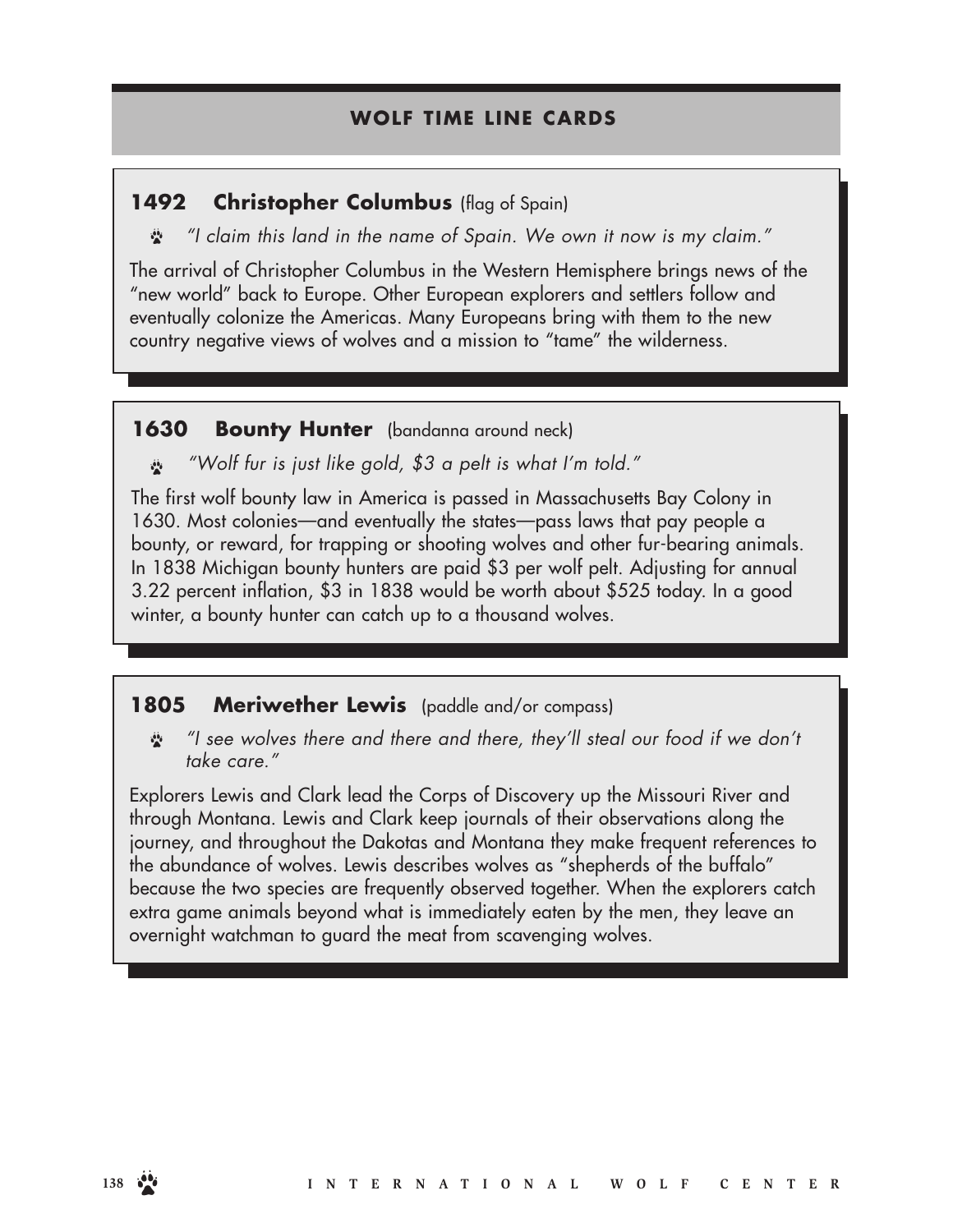**1949 Aldo Leopold** (notebook and pen or a copy of A Sand County Almanac)

*"I have made a big mistake, I fear. Wolves are as important as trees and deer."*  $\mathbf{r}$ 

Aldo Leopold becomes famous for writing essays about nature. In 1944 he publishes an essay titled "Thinking Like a Mountain" about an experience he had in his younger years seeing a pack of wolves. "In those days we had never heard of passing up a chance to kill a wolf," he writes. He and his companions shoot the wolves they see, then approach one. "We reached the old wolf in time to watch a fierce green fire dying in her eyes. I realized then, and have known ever since, that there was something new to me in those eyes—something known only to her and to the mountain."

Leopold's essays challenge people to think more broadly about the environment and to develop what he calls a Land Ethic.

**1960s Landowner** (picture of wolf with big "X" over it)

*"Wolves are dangerous, and so I plan to shoot any wolf I can."* 

By the early 1960s most official policies for removing wolves are eliminated, but by this time wolves are already gone from most areas of the lower 48 states. Only about 600 wolves remain, in the far northeastern corner of Minnesota. Some people take wolf management into their own hands with the "3 Ss" of wolf control: "Shoot, Shovel, and Shut Up." These people illegally shoot a wolf, bury it, and don't tell anyone about it.

#### **1973 U.S. Legislator** ("Endangered Species Act" written in decorative type on a scroll)

 $\mathbf{e}^{\mathbf{e}}$ *"We're losing species, that's a fact, so I propose the Endangered Species Act."*

Although initial protections for wolves were installed by the federal government in 1967, when the 1973 Endangered Species Act (ESA) is enacted into law, it gives a higher level of protection for many species that are disappearing from the United States. The ESA is characterized as the most important piece of species protection legislation in the history of the world. Wolves are protected by the ESA starting in August 1974. Being listed as "endangered" means that even problem wolves (that kill livestock) cannot be killed; they can only be moved to a new location.

In 1978, the U.S. Fish and Wildlife Service (USFWS) publishes plans to recover the wolf in the lower 48 states, starting with the Eastern Timber Wolf Recovery Plan. They develop separate plans for wolves in the Midwest, the Northern Rockies, and the southwestern United States. Because wolf numbers in Minnesota are already high enough to be considered "recovered," the wolf in Minnesota is reclassified from "endangered" to "threatened." This change allows government trappers to kill problem wolves rather than move them.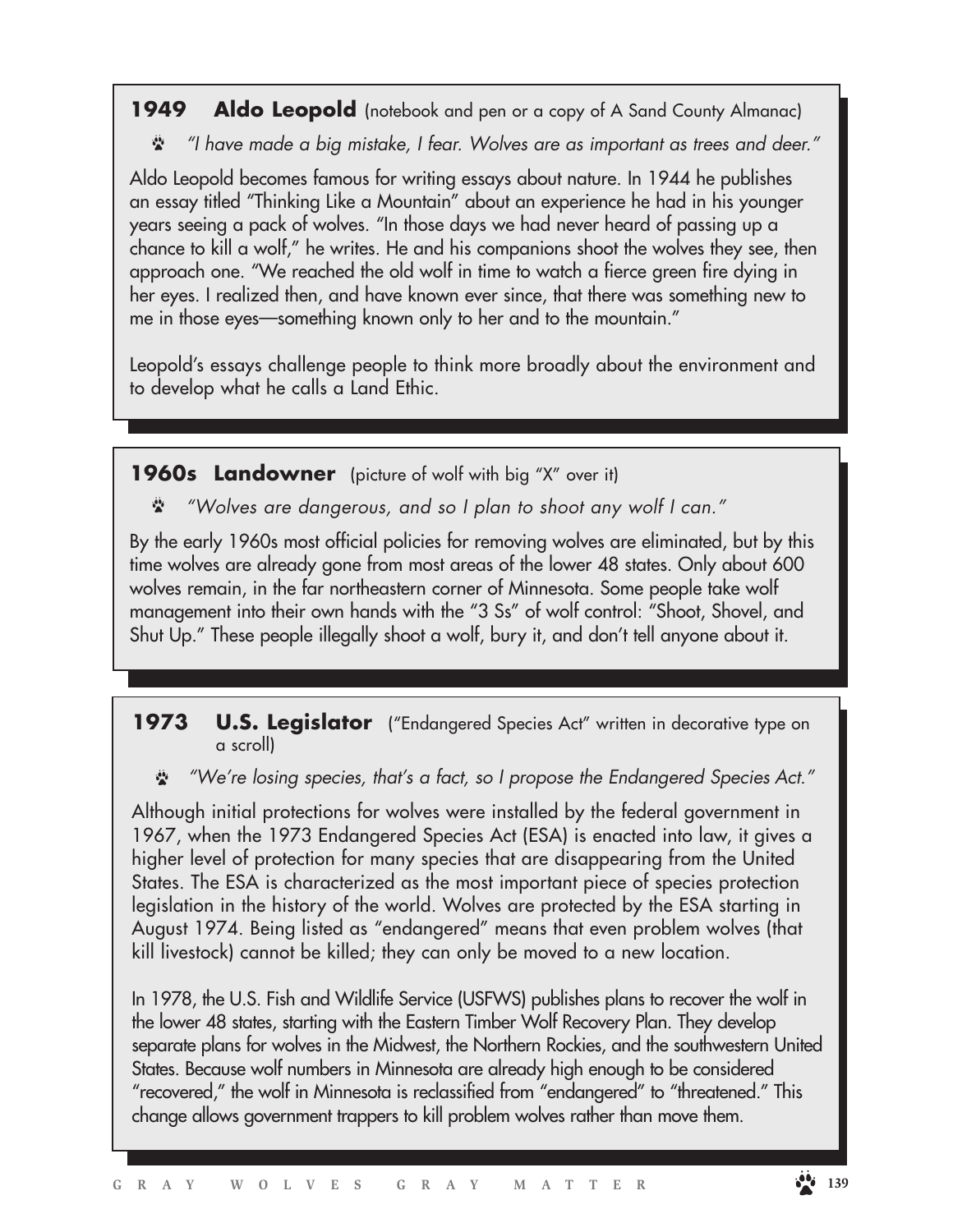#### **1989 Livestock Owner** (cowboy hat)

*"I'm losing cows and that's not funny. Either shoot the wolves or give me*   $\mathbf{e}^{\mathbf{a}}$ *money."*

If a wolf kills a cow or other livestock animal, the farmer can apply for reimbursement for that loss, but only if they can prove to a government agent that it was a wolf that caused the damage. In 1989, farmers in the state of Minnesota lose at least 1,733 animals such as cows, calves, sheep, turkeys and dogs to wolves.

#### **1995 U.S. Fish and Wildlife Service Agent** (binoculars)

*"Returning wolves here might seem strange, but it's important to help*   $\mathbf{e}^{\mathbf{e}}_{\mathbf{a}}$ *expand their range."*

In 1995 and 1996 wolves are reintroduced to Yellowstone National Park and central Idaho in order to speed up wolf recovery in the Northern Rocky Mountains. The wolves are captured in Canada, fitted with radio collars, then released into their new homes. The wolves are classified as "experimental nonessential," allowing wolves that kill livestock to be removed, which helps livestock owners who oppose the introduction.

The Wyoming Farm Bureau and the Sierra Club both file lawsuits against the government reintroduction plans in U.S. District Court. The Farm Bureau opposes the return of wolves; the Sierra Club wants more protections for the reintroduced wolves. A federal judge joins the two cases and declares the reintroduction illegal in December 1997. The ruling is overturned by a higher court, allowing the wolves to stay.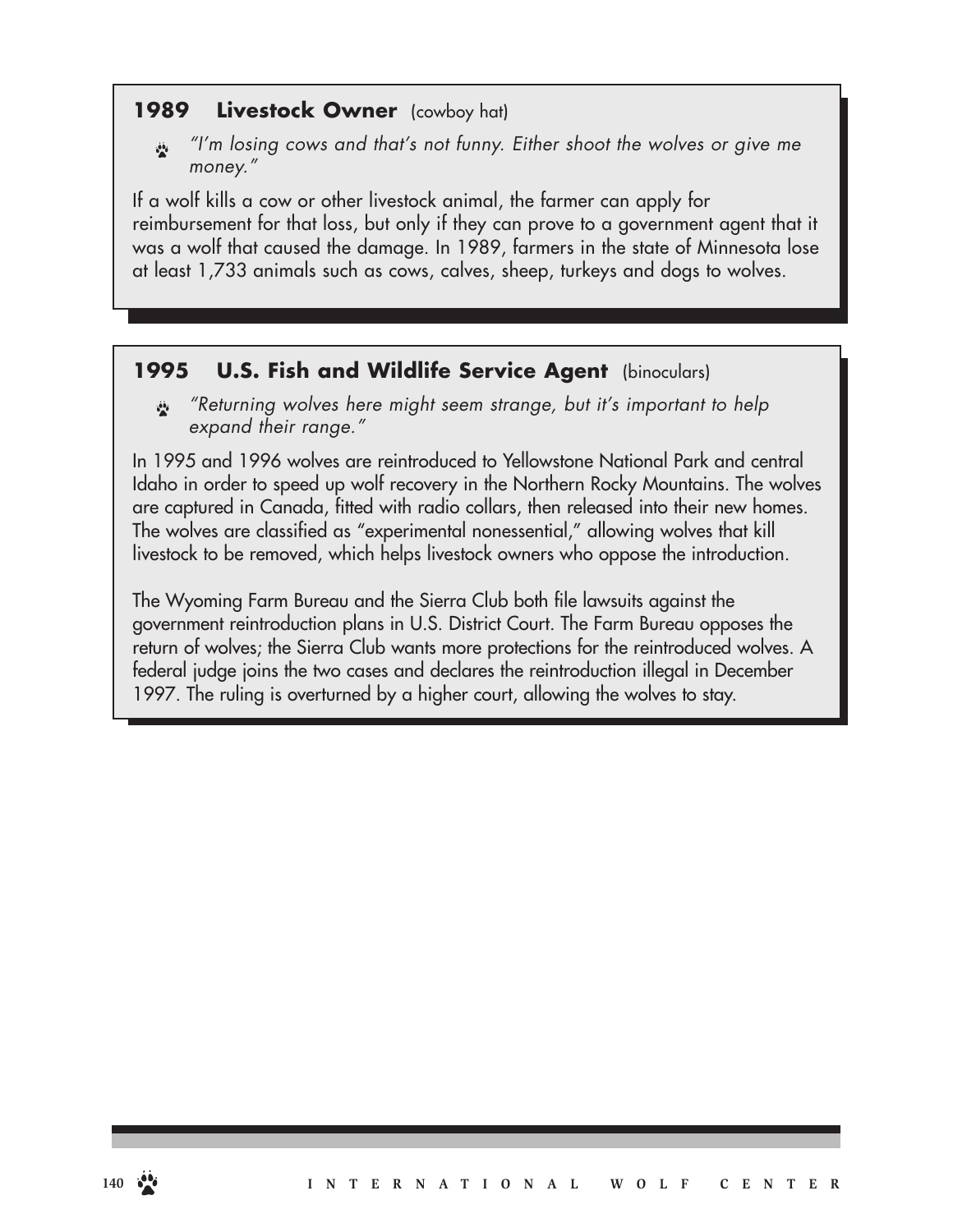#### **2001 Wolf Research Technician** (flannel shirt)

*"The wolf packs are growing as we can see, so it's time to change the*   $\mathbf{e}^{\mathbf{a}}$ *management in our country."*

By 2001 there are 3,580 wolves in the lower 48 states, nearly 600 percent growth in population! Yellowstone National Park's hillsides and valleys are wide-open for viewing wolves from a distance. Now, more people can see wolves over longer periods of time in the wild. This way scientists can study wolf behavior and ecological impacts, vastly improving our understanding of the wolf's role in the ecosystem.

Because wolf numbers have grown, the U.S. Fish and Wildlife Service reorganizes wolf management in the lower 48 states. In 2003 they divide the country into three "Distinct Population Segments" (DPSs) and reclassify wolves from endangered to threatened in many areas of the United States. Wolves in the Southwestern DPS retain their endangered status.

**2004** State Legislator (official-looking paper with "Wolf Bill" on it)

*"We need a plan to deal with wolves right now. The question is what,*   $\mathbf{e}^{\mathbf{a}\mathbf{b}}_{\mathbf{a}\mathbf{c}}$ *when, where and how."*

In order for the U.S. Fish and Wildlife Service to return management of wolves to the states, each state that has wolves must prove it's ready. The states must develop a wolf management plan that specifies how many wolves are enough, where they will be allowed to live, what they will do with the wolves if they leave the designated areas, and how they will handle wolf depredation.

#### **Future All of Us** (paper with big question marks)

*"To live and prosper wolves need wild lands, how much is left for them is*   $\frac{\partial \tilde{\Phi}_{\tilde{\theta}}}{\partial \tilde{\theta}}$ *in our hands."*

Eventually the U.S. Fish and Wildlife Service will remove federal protections from wolves, and the wolf's future will be determined by the states where wolves live. Humans will continue to build homes and "suburbanize" large tracts of undeveloped wild lands, and wolves will continue to expand their range and population. How will the states manage wolves to build peaceful coexistence with humans? What choices can individual citizens make that will help make coexistence possible?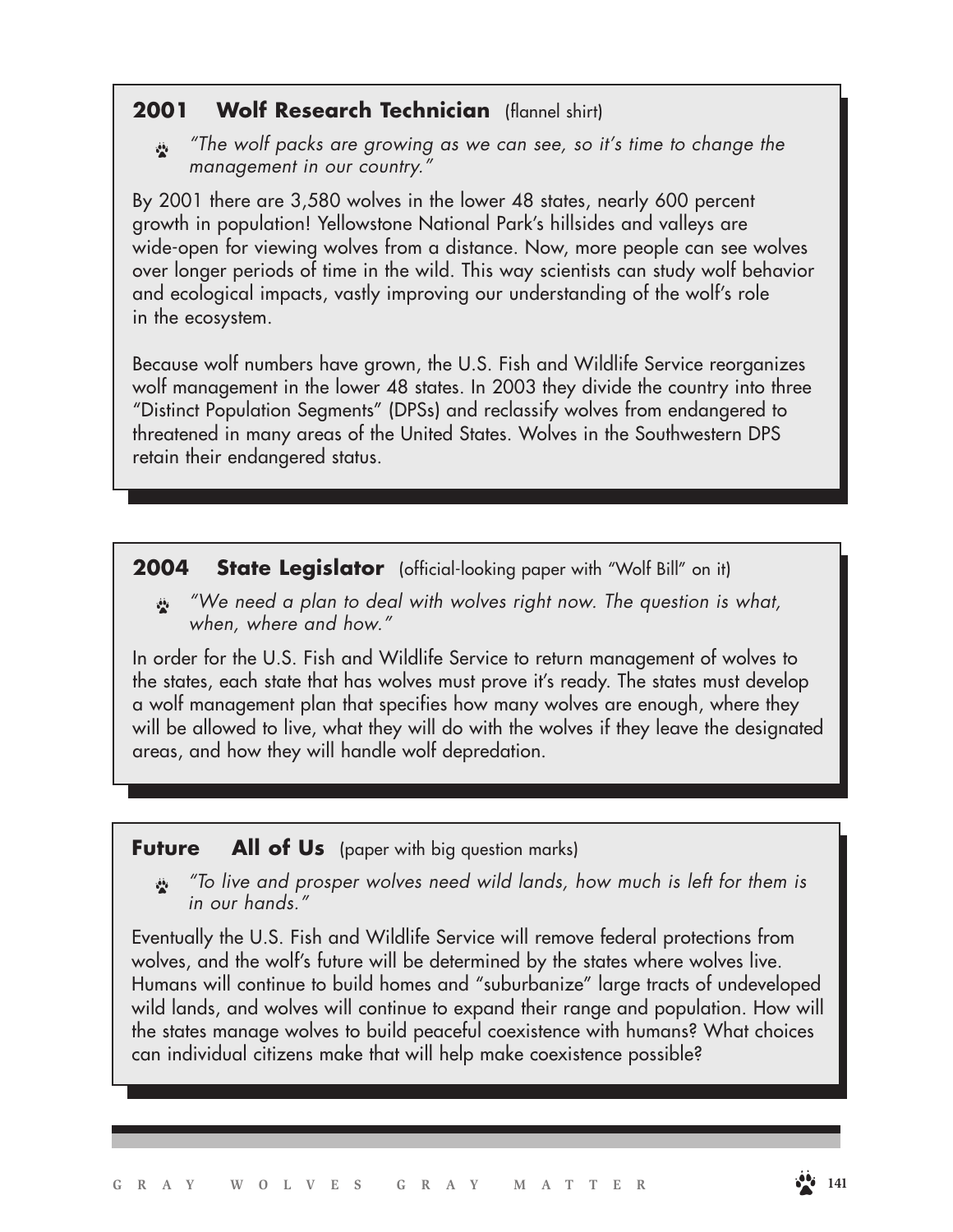## **Fact and Opinion**

*Students identify fact and opinion statements in editorial articles.*

#### **STUDENT OBJECTIVE:**

At the end of this lesson, students will be able to:

- 1. Differentiate between facts and opinions.
- 2. Assess the impact of facts and opinions in news articles.
- 3. Evaluate the validity of some sources of facts and opinions.

#### **VOCABULARY:**

fact • opinion • scientific evidence • critical thinking • validate • objective • subjective

#### **TEACHER BACKGROUND:**

We have all heard that we shouldn't believe everything that we read, but how often do we really evaluate what we are reading? Knowing the difference between a fact and an opinion is essential to understanding any issue, especially one that has strong social advocacy around it. This activity challenges students to evaluate what they are reading and to separate facts from opinions.

While it seems like facts are clearly different from opinions, sometimes distinctions are blurred. Sometimes people will take scientific facts (research) and from that data, apply their opinion to what those

data mean or what might happen in the future. Other times, people only tell the facts that support their opinions and ignore facts that don't agree.

#### **ACTIVITIES:**

- 1. Distribute a copy of the "Fact or Opinion?" worksheet to each student without providing a definition of fact or opinion. Have students complete the worksheet.
- 2. Come up with a class definition of *fact* and *opinion.* If necessary, refer to the definitions provided in the glossary. Instruct students to review their answers on the worksheet and make any necessary changes. If desired, tell the students to discuss their answers and changes in small groups.
- 3. Read the following statement to students:

*"There are 400 wolves in Michigan."*

Ask if students think this statement is a fact or an opinion. Discuss why they answered as they did. Read a few more statements to continue the discussion:

> *"There are too many wolves in Idaho."*

## **SECTION Wildlife Management**

*Subjects:* 

*reading skills, sociology*

## *Approximate lesson time:*

*2 hours*  $\mathbf{e}^{\mathbf{e}}$ 

## *Materials:*

*paper and pencil, newspaper editorial articles about wolves, Fact and Opinion Worksheet*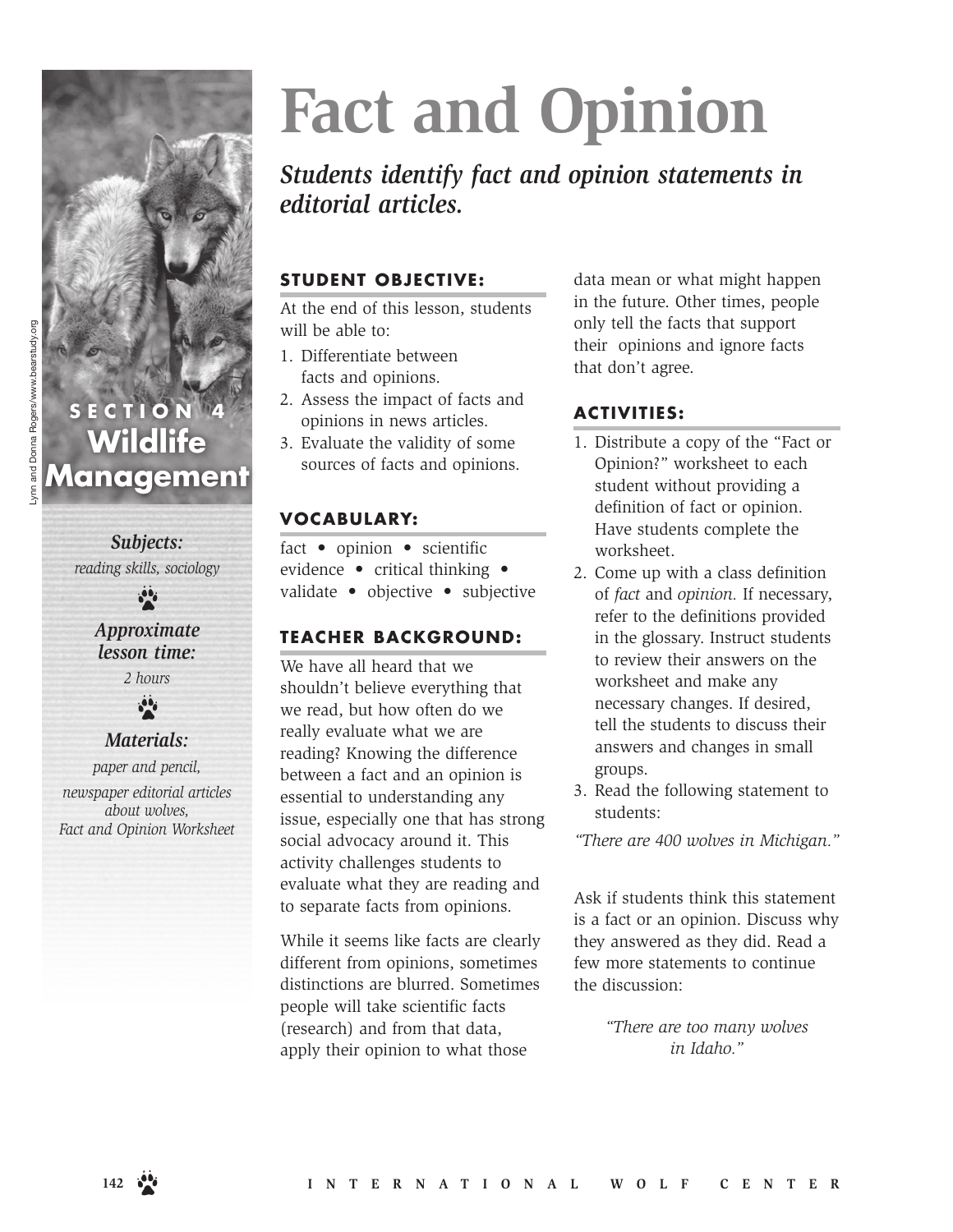*"One of the most misunderstood animals on this earth is the gray wolf."*

*"The only efficient way to kill wolves is by hunting."* 

> *"The wolf is an endangered species."*

- 4. Divide the class into groups of four students. Hand each group several newspaper or magazine articles about wolves (samples provided on pages 209–213).
- 5. Instruct students to make a list of as many statements of fact as they can find in their articles, and another list of opinions.

#### **Discuss:**

- Who can dispense "facts"?
- Do authors of articles cite where they find their facts?
- How can you confirm their information?
- What are the advantages of using facts in articles?
- What are the advantages of using opinions?
- Why might people use both facts and opinions in the same article?
- How do people formulate opinions?
- What are some things people do to make their opinions seem like facts?
- Are opinions untruths? Give examples.
- Which are more persuasive, facts or opinions?
- What other persuasion techniques can you find in the articles?

6. Discuss with the students the relationship between beliefs (what you hold to be true), values (deeply held beliefs that guide behavior), attitudes (feeling toward a thing), and action (behavior).

#### **ASSESSMENT:**

Have students give a presentation to the class that includes:

- a. summary of the group's article(s)
- b. evaluation of the facts in the article
- c. evaluation of how effective the article was in convincing readers that its view is correct.

#### **EXTENSION:**

Direct students to research supporting data for some of the fact statements they find in their articles.

| <b>Worksheet</b>   |  |  |  |  |
|--------------------|--|--|--|--|
| <b>Answer Key:</b> |  |  |  |  |
| 1. Fact            |  |  |  |  |
| 2. Opinion         |  |  |  |  |
| 3. Fact            |  |  |  |  |
| 4. Opinion         |  |  |  |  |
| 5. Fact            |  |  |  |  |
| 6. Opinion         |  |  |  |  |
| 7. Opinion         |  |  |  |  |
| 8. Fact            |  |  |  |  |
| 9. Opinion         |  |  |  |  |
| 10. Fact           |  |  |  |  |
| 11. Opinion        |  |  |  |  |
| 12. Fact           |  |  |  |  |
| 13. Fact           |  |  |  |  |
| 14. Fact           |  |  |  |  |
| 15. Opinion        |  |  |  |  |



#### *National Science Education Standards*

*Unifying Concepts and Processes*

*Evidence, models, and explanation*

*Science as Inquiry*

*Abilities necessary to do scientific inquiry*

*Understanding about scientific inquiry*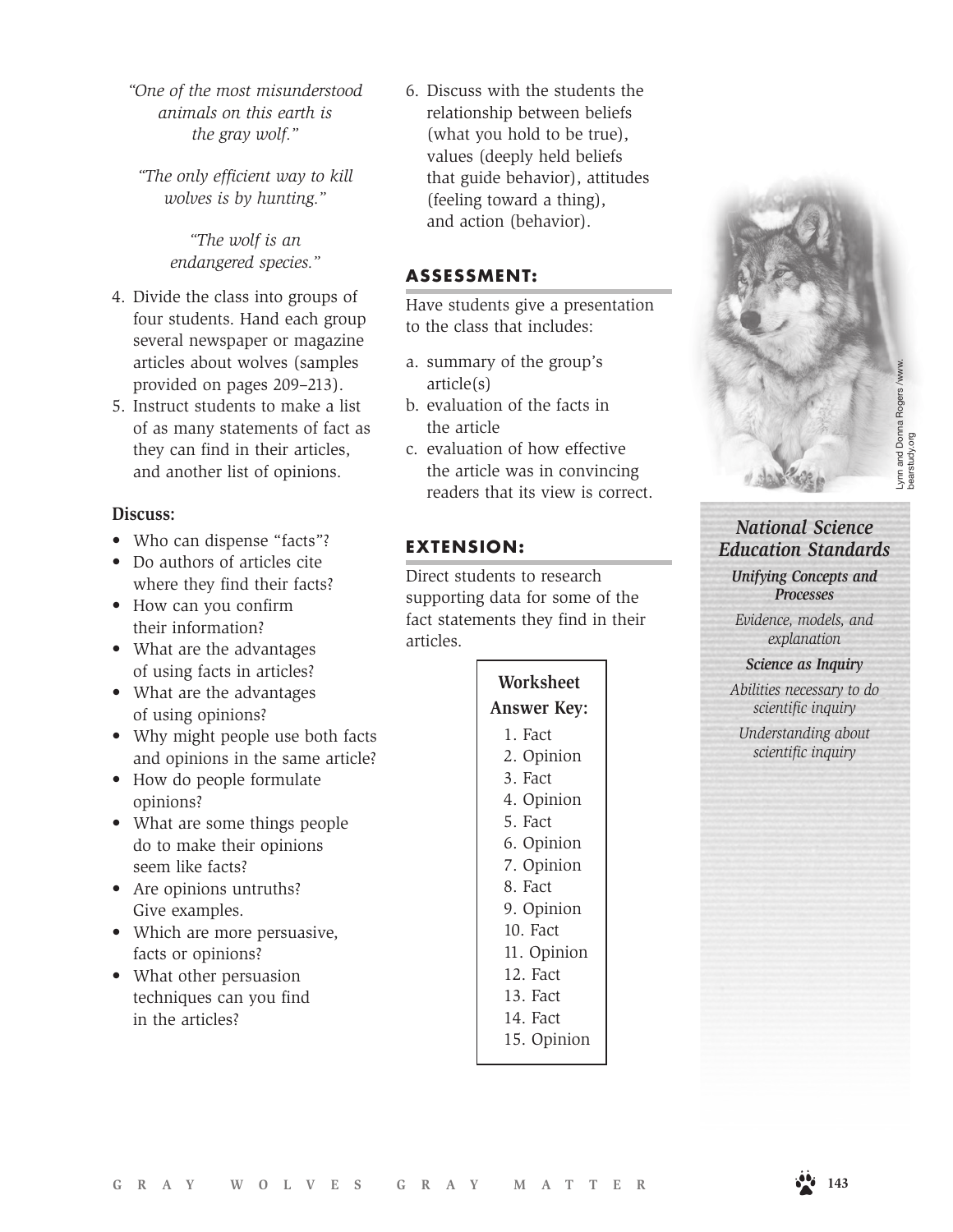$Name$ 

## **Fact and Opinion Worksheet**

#### **Directions:**

Read each statement. Write the word *fact* on the line if the statement is something that can be proved or disproved using concrete evidence (e.g., the sky is blue). Write the word *opinion* on the line if you think that the statement is a belief or position statement (e.g., the sky is beautiful).

- 1. \_\_\_\_\_\_\_\_\_\_ Gray wolves are carnivores who prey on deer, moose and other animals.
- 2. \_\_\_\_\_\_\_\_\_\_\_\_ Gray wolves should be allowed to spread all across Minnesota so they can control our deer population.
- 3. \_\_\_\_\_\_\_\_\_\_ Gray wolf pups are born blind in the spring and are raised by the entire pack (family).
- 4. \_\_\_\_\_\_\_\_\_\_\_ Wolf hunting should be legal in places where scientists tell us there are plenty of wolves.
- 5. \_\_\_\_\_\_\_\_\_\_ Adult gray wolves are generally larger than red wolves and coyotes.
- 6. \_\_\_\_\_\_\_\_\_\_ Gray wolves in the United States are a threat to small children.
- 7. \_\_\_\_\_\_\_\_\_\_ Wolves are ferocious and mean.
- 8. \_\_\_\_\_\_\_\_\_\_\_ Wolves are social hunters with a pack structure based on a dominance hierarchy.
- 9. Minnesota has plenty of gray wolves right now.
- 10. \_\_\_\_\_\_\_\_\_ Leading wolf biologists say that Minnesota has enough wolves to maintain a wolf population even if they are taken off the endangered species list.
- 11. \_\_\_\_\_\_\_\_\_ People should be allowed to shoot a wolf if it enters their property.
- 12. \_\_\_\_\_\_\_\_\_ Wolves often kill sick, old, young or injured prey animals.
- 13. \_\_\_\_\_\_\_\_\_ Gray wolves are generally shy around humans and will usually run away when they see, hear or smell a human.
- 14. \_\_\_\_\_\_\_\_\_ A wolf could kill a human.
- 15. \_\_\_\_\_\_\_\_\_ Farmers should be reimbursed if a wolf kills their livestock.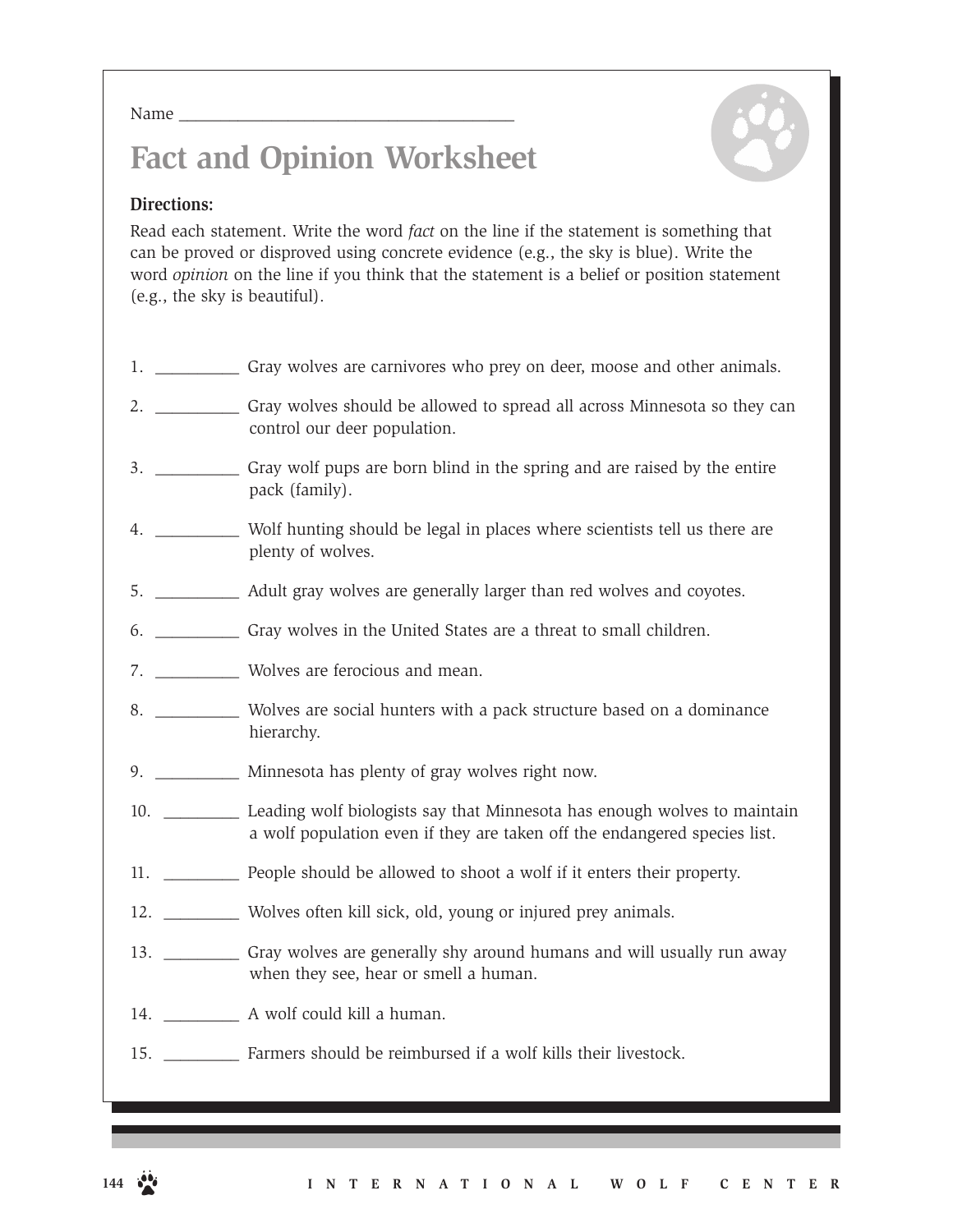## **Wolf Management Scenarios**

*Students assemble social and biological factors to predict and address management issues.*

#### **LESSON OBJECTIVES:**

At the end of this lesson, students will be able to:

- 1. Explain the role that politics and economics play in wildlife management decision-making.
- 2. Deduce problems that may arise in management planning.

#### **VOCABULARY:**

management • endangered species

• habitat • population

#### **TEACHER BACKGROUND:**

The United States has had a series of decisions to make about wolves and their management over the past two centuries. These decisions range from bounty hunting and depredation issues to protection and reintroduction issues. Complex as all of those decisions have been, they have all been within the context of a nation that has a relatively stable economy, a strong government and sufficient natural resources to support a wolf population.

Other countries in the world are making decisions about protection or eradication of wolves within very different contexts. Every country has unique economic and political circumstances that influence

policies toward wildlife. For example, in Poland, the government and economic stability have wavered in the past several decades. Their policies toward wolves have literally flip-flopped several times between eradication and restoration. The purpose of this activity is to help students realize that a wide variety of national-level factors influence the social and political climate for wolves.

#### **ACTIVITIES:**

- 1. Prepare one full set of scenario cards (it may be helpful to copy each category onto a different color paper). Divide the class into groups of four to five students. Randomly distribute one card from each category to each group of students. Distribute one National Map to each group of students.
- 2. Put the following instructions up on the chalkboard or overhead projector:
	- Name your country.
	- Make sense of your scenario; what's the situation?
	- List 10 problems you see occurring or you think will soon occur.
	- How will you, as the country's government, solve these problems?



*Subjects:* 

*geography, government, biology, sociology, economics*



*1 hour*  $\mathbf{e}^{\bullet}$ 

#### *Materials:*

*scenario cards, copies of "National Maps"*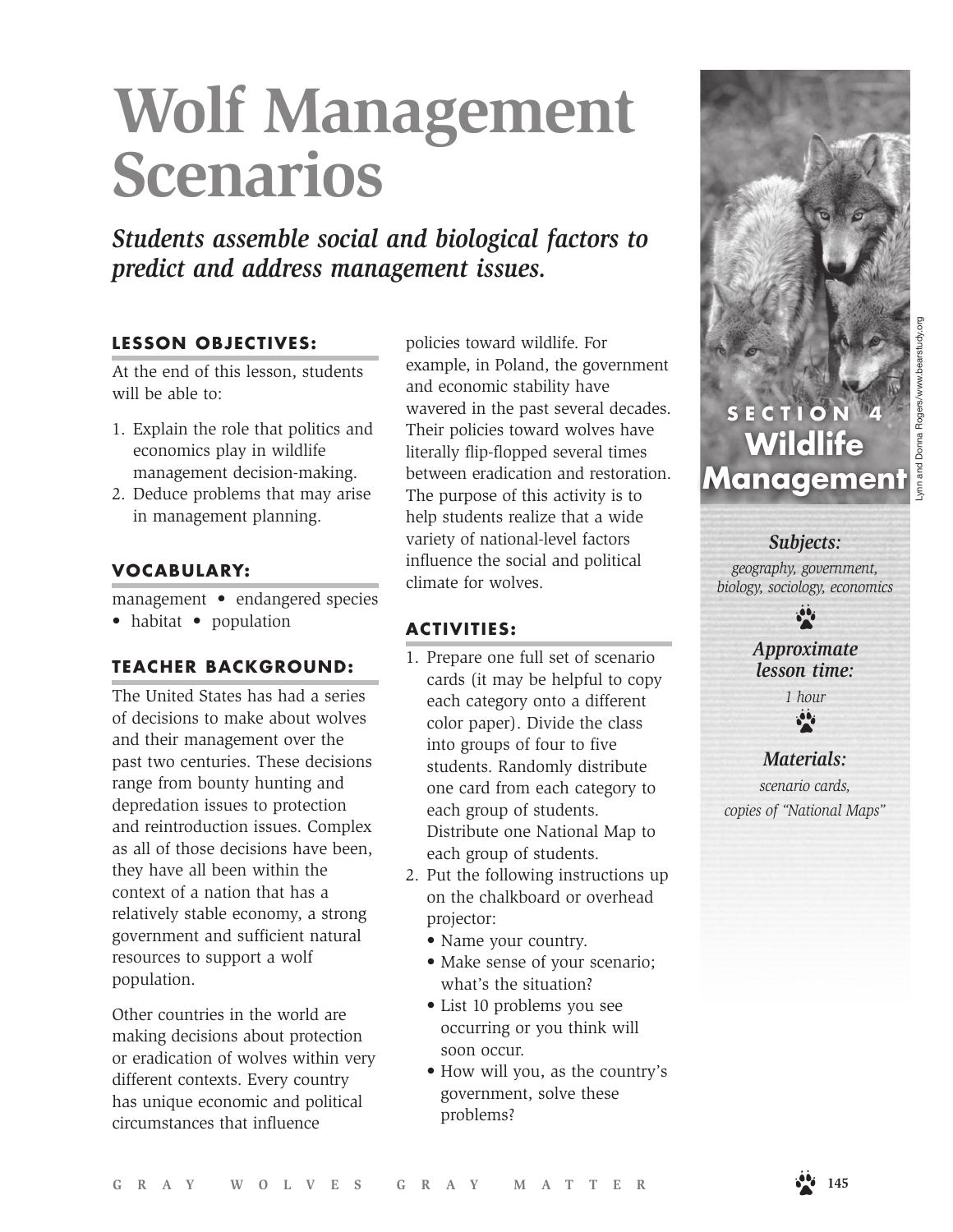

### *National Science Education Standards*

Lynn and Donna Rogers /www.

#### *Unifying Concepts and Processes*

*Evidence, models, and explanation*

*Change, constancy, and measurement*

*Evolution and equilibrium*

*Science as Inquiry*

*Abilities necessary to do scientific inquiry Understanding about scientific* 

*inquiry*

*Life Science (5–8)*

*Regulation and behavior*

*Population and ecosystems*

*Life Science (9–12)*

*Interdependence of organisms Behavior of organisms*

*Science in Personal and Social Perspectives (5–8)*

*Populations, resources, and environments Risks and benefits*

*For more correlations, please see Appendix IV.*

- What plans do you recommend for managing wolves in your country?
- 3. Instruct the students to survey their scenario cards, discuss their country's situation, and come up with a wolf management plan for their nation. Remind them to write down their list of problems and ideas for solutions to turn in later.

*Example: Let's say a group gets cards that describe a desertlike country where there used to be 100 wolves and today there are about 1,000 wolves. The wolves are eating mainly rodents, wild pigs and rabbits. There are about 10 humans per square mile, and the people have always had a close cultural bond with wolves. The group could interpret that there is a huge influx of wolves possibly due to an overabundance of prey.* 

*If that country also depends on small-animal farming for its main industry, the wolves might also try to catch the domestic animals. The group could recommend an investigation into the prey population size to learn whether they should anticipate depredation. If the group also got the card "very high unemployment," they should think about the main industry (small-animal farming) and make extrapolations about the society and economy based on that. What would a stable, desert, farming society be like? How great can the farming be in a desert? And so on.* 

4. Each group should appoint a spokesperson to report their situation and decisions to the class.

#### **Discussion Questions:**

- 1. What role do economy and government play in decisions about wildlife management?
- 2. In what ways did your group insert your own values into your decisions and plans? Could this also happen on a national level?
- 3. How would your group's interpretations and decisions be different if just one of your parameters had been different? Which parameters matter the most?
- 4. What would happen if all of these countries were located next door to each other? Would the management plans have clashed in any way?
- 5. How would this activity have been different if the countries were larger with more diverse habitats and natural resources?
- 6. What does this activity tell you about the wolf's situation around the world?

#### **ASSESSMENT:**

The small-group presentations will reflect student comprehension of the complexity of wolf management. Groups should turn in their list of 10 anticipated problems as well as their ideas for solving the problems.

#### **EXTENSIONS:**

Check the International Wolf Center's Web site for updates on wolf populations around the world. Are there any countries whose situation parallels any group's scenario? How are these other countries handling their needs and problems associated with wolves?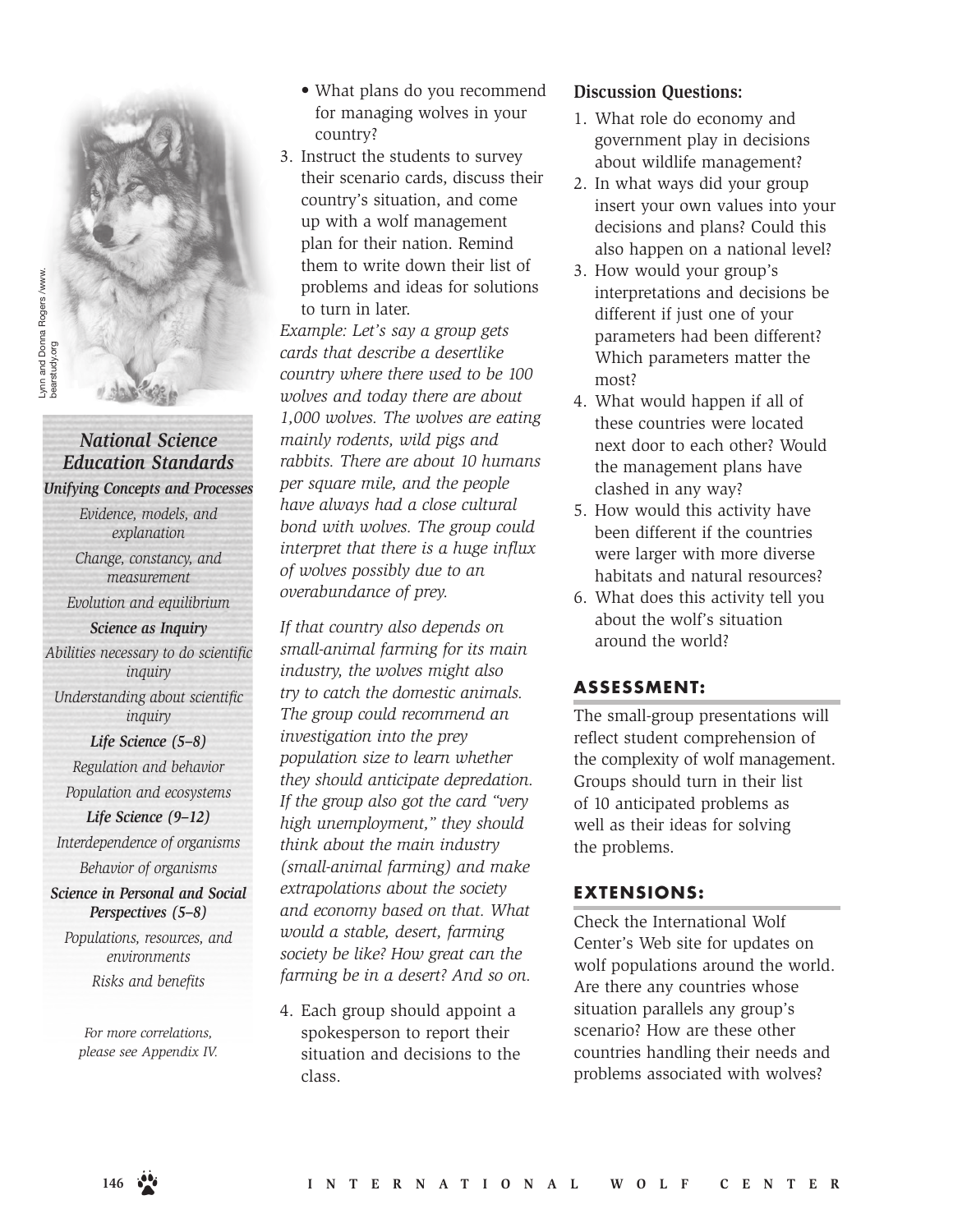#### **MASTER TABLE OF ALL SCENARIO CARDS**

| <b>Habitat</b>              | <b>Historical</b><br>Wolf<br><b>Population</b> | <b>Present</b><br>Wolf<br><b>Population</b> | <b>Primary</b><br><b>Wolf Food</b><br><b>Source</b> | <b>History</b><br>with<br><b>Wolves</b>                        | <b>Human</b><br><b>Density</b>                    | <b>Pressing</b><br><b>Political</b><br><b>Issues</b> | Major<br><b>Industry</b>          |
|-----------------------------|------------------------------------------------|---------------------------------------------|-----------------------------------------------------|----------------------------------------------------------------|---------------------------------------------------|------------------------------------------------------|-----------------------------------|
| desert                      | 0 wolves                                       | ~1,000<br>wolves                            | rodents, wild<br>pigs, rabbits                      | close cultural<br>bond with<br>wolves                          | average of<br>10,000<br>humans per<br>square mile | widespread<br>political<br>corruption                | small-animal<br>farming           |
| northern<br>boreal forest   | $\sim$ 750 wolves                              | 5-10 wolves                                 | human<br>garbage                                    | centuries of<br>competition<br>between<br>wolves and<br>humans | average of<br>100 humans<br>per square<br>mile    | extreme<br>housing<br>shortage                       | technology                        |
| savanna/<br>scrub woods     | ~2,000<br>wolves                               | 10,000<br>wolves                            | large, wild<br>ungulates                            | ambivalence<br>toward<br>wolves                                | average of<br>1 human per<br>square mile          | very high<br>unemploy-<br>ment                       | manufacturing<br>(e.g., textiles) |
| mixed<br>hardwood<br>forest | 10,000<br>wolves                               | 0 wolves                                    | livestock                                           | historical<br>reverence for<br>wolves                          | average of<br>1,000<br>humans per<br>square mile  | developing<br>country,<br>unstable<br>government     | crop farming                      |
| northern<br>mountains       | $\sim$ 100 wolves                              | $\sim$ 100 wolves                           | small deer                                          | cultural<br>demonization<br>of wolves                          | average of<br>10 humans<br>per square<br>mile     | extreme<br>environmental<br>degredation              | large-<br>animal<br>ranching      |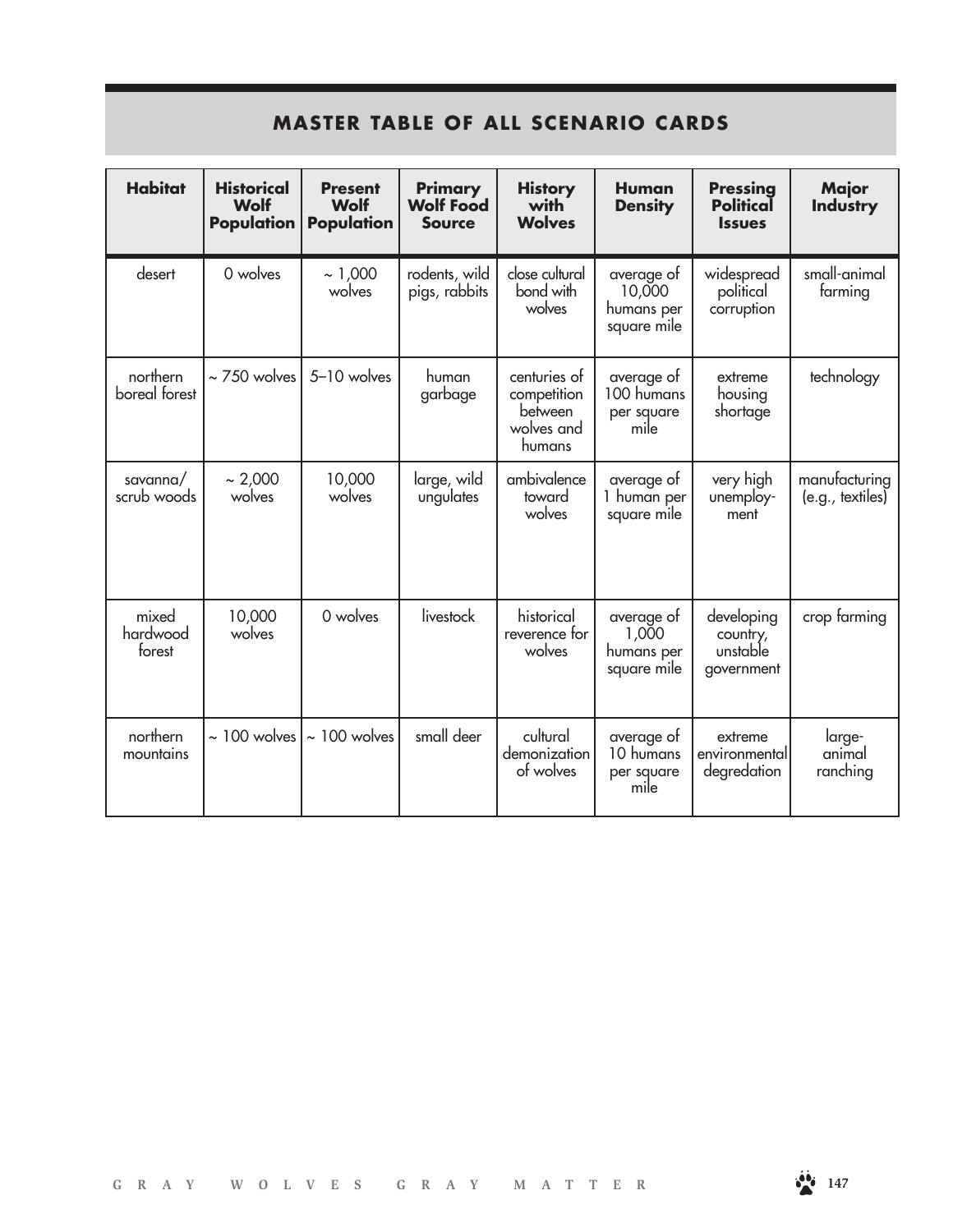#### **HABITAT**

#### **HABITAT**

Your country's main wildlife habitat is desert. You have few trees, sandy soil, hot daytime temperatures, cool nighttime temperatures, minimal standing water.

 $\mathbf{e}^{\mathbf{e}}_{\mathbf{a}}$ 

 $\mathbf{e}^{\mathbf{a}}$ 

#### **HABITAT**

Your country's main wildlife habitat is northern boreal forest. You have thick spruce/fir forests, short growing season, cool temperatures, low plant diversity.

#### **HABITAT**

Your country's main wildlife habitat is savannah/scrub woods. You have wide open spaces with grasses and some short trees or shrubs.

**HABITAT**

Your country's main wildlife habitat is mixed hardwood forest. You have  $\mathbf{e}^{\mathbf{a}\mathbf{b}}_{\mathbf{a}\mathbf{b}}$ deciduous trees such as oaks and maples.

#### **HABITAT**

Your country's main wildlife habitat is northern mountains. You have high

altitudes, short evergreen trees or aspen meadows, snow year-round at  $\mathbf{e}^{\mathbf{e}\mathbf{e}}$ higher elevations.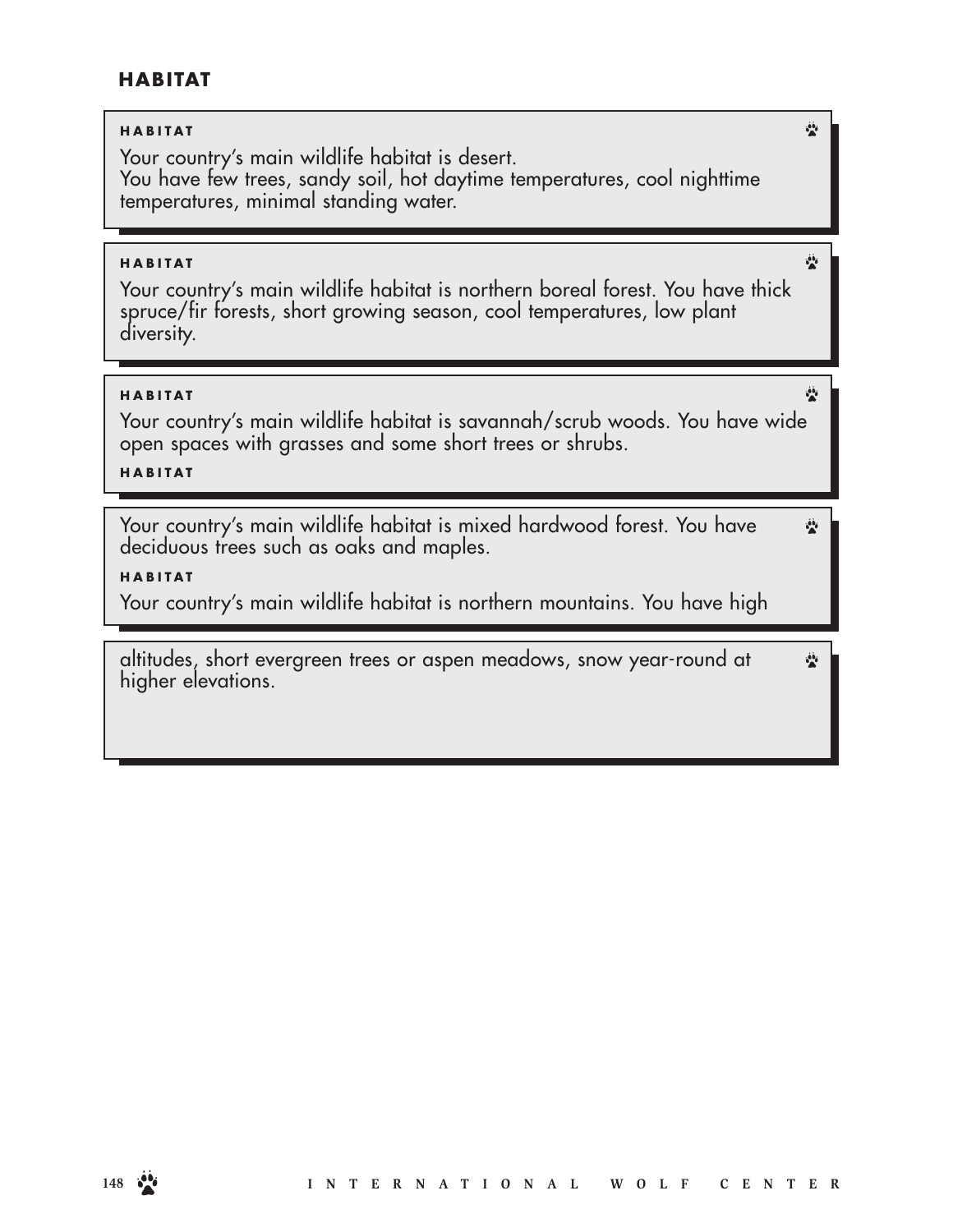#### **HISTORICAL WOLF POPULATION**

#### **HISTORICAL WOLF POPULATION**

Historically, your country never had wolves.

#### **HISTORICAL WOLF POPULATION**

Historically, your country had about 750 wolves total.

#### **HISTORICAL WOLF POPULATION**

Historically, your country had about 2,000 wolves total.

### **HISTORICAL WOLF POPULATION**

Historically, your country had about 100 wolves total.

#### **HISTORICAL WOLF POPULATION**

Historically, your country had about 10,000 wolves total.

#### **PRESENT WOLF POPULATION**

#### **PRESENT WOLF POPULATION**

Today, your country has no wolves.

#### **PRESENT WOLF POPULATION**

Today, your country has a total of about 1,000 wolves.

#### **PRESENT WOLF POPULATION**

Today, your country has a total of about 5–10 wolves.

#### **PRESENT WOLF POPULATION**

Today, your country has a total of about 10,000 wolves.

#### **PRESENT WOLF POPULATION**

Today, your country has a total of about 100 wolves.

 $\mathbf{a}^{\mathbf{a}}$ 

 $\mathbf{r}^{\mathbf{a}}_{\mathbf{a}^{\mathbf{b}}}$ 

 $\mathbf{r}^{(i)}_{\mathbf{a}}$ 

 $\mathbf{r}^{\prime\prime}$ 

 $\mathbf{a}$ 

 $\mathbf{a}^{\bullet\bullet}_{\mathbf{a}^{\bullet}}$ 

 $\mathbf{e}^{\mathbf{e}\,\mathbf{e}}_{\mathbf{a}\,\mathbf{e}}$ 

 $\mathbf{e}^{\mathbf{e}\cdot\mathbf{e}}_{\mathbf{e}\mathbf{e}}$ 

 $\mathbf{r}^{\prime\prime}$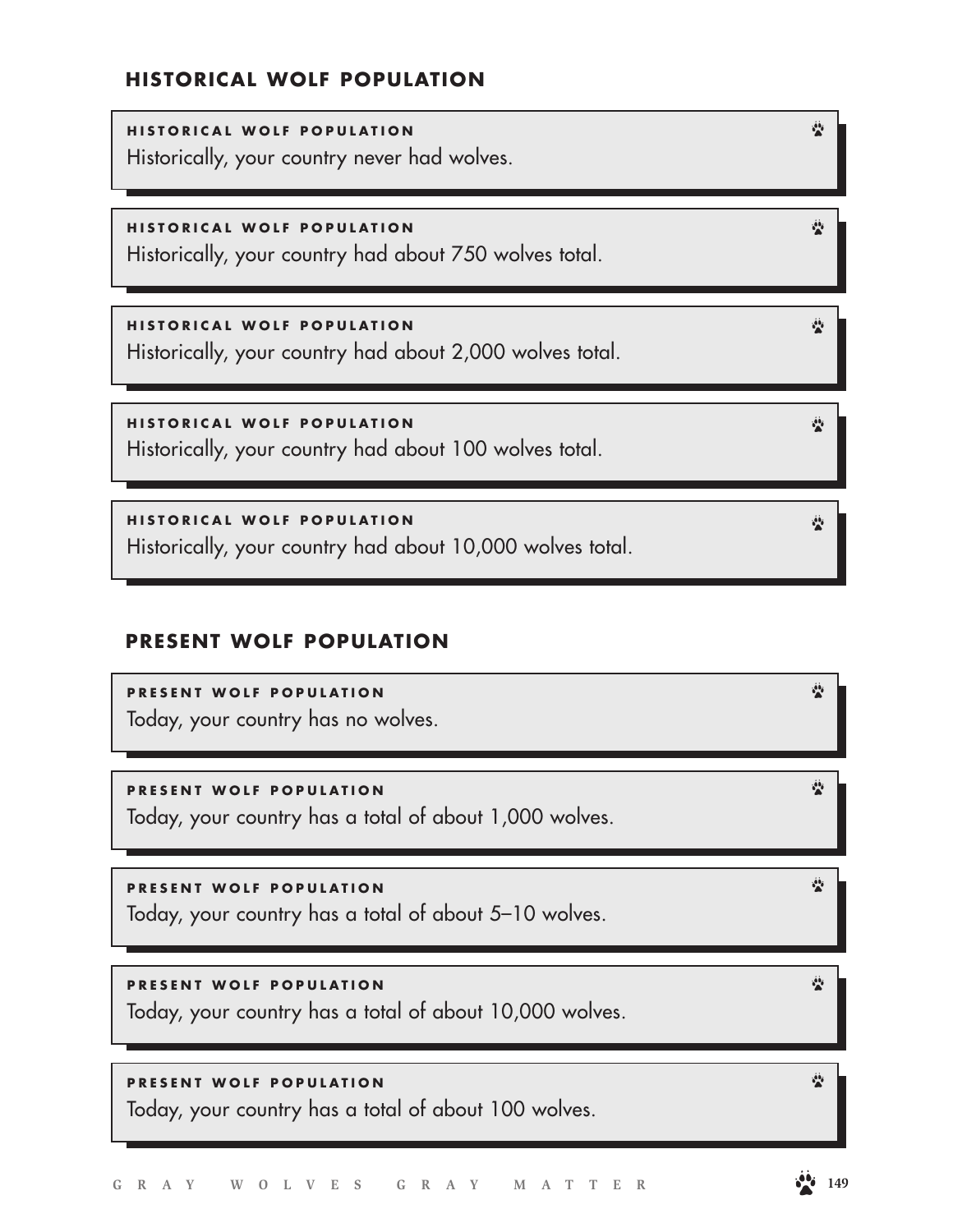#### **PRIMARY FOOD SOURCE FOR WOLVES**

#### **PR IMARY FOOD SOURCE FOR WOLVES**

In your country, wolves generally eat rodents, wild pigs and rabbits.

#### **PR IMARY FOOD SOURCE FOR WOLVES**

In your country, wolves generally eat human garbage.

#### **PRIMARY FOOD SOURCE FOR WOLVES**

In your country, wolves generally eat deer, elk and moose.

**PR IMARY FOOD SOURCE FOR WOLVES** In your country, wolves generally eat livestock.

#### **PR IMARY FOOD SOURCE FOR WOLVES**

In your country, wolves generally eat small deer.

#### **HISTORY WITH WOLVES**

**H ISTORY W ITH WOLVES** Historically, people in your country have felt a close cultural bond with wolves.

#### **H ISTORY W ITH WOLVES**

Historically, there have been centuries of competition between wolves and humans in your country.

#### **H ISTORY W ITH WOLVES**

The people of your country are ambivalent toward wolves.

#### **H ISTORY W ITH WOLVES**

Historically, people in your country have had a strong reverence for wolves.

#### **H ISTORY W ITH WOLVES**

Historically, the people of your country have felt a strong cultural demonization of wolves.

 $\mathbf{e}^{\mathbf{a}}_{\mathbf{a}^{\prime}}$ 

 $\mathbf{a}^{\bullet\bullet}_{\mathbf{a}^{\bullet}}$ 

 $\mathbf{a}$ 

 $\mathbf{e}^{\mathbf{e}}$ 

 $\mathbf{r}$ 

 $\mathbf{r}$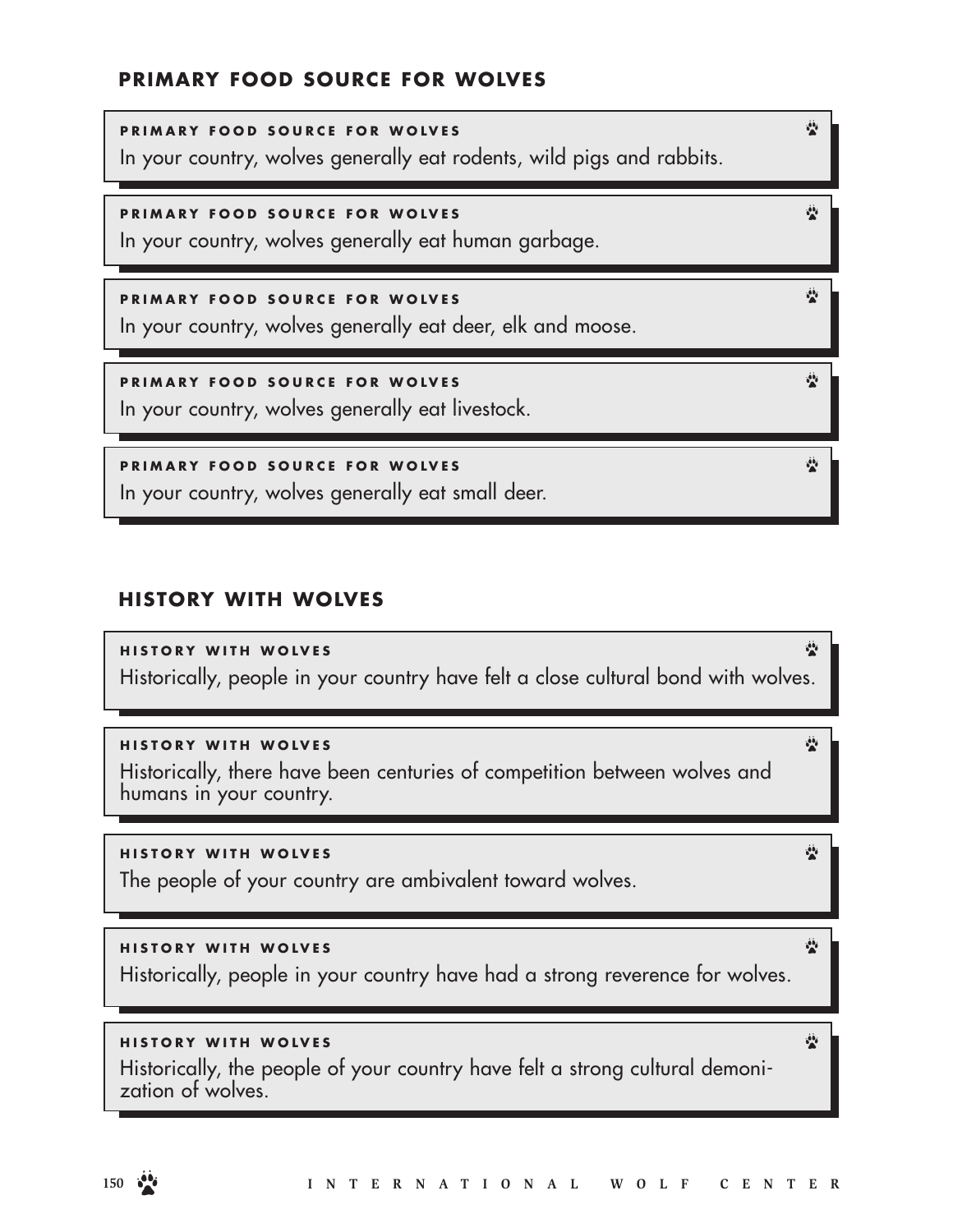#### **HUMAN DENSITY**

#### **HUMAN DENSITY**

In your country, you have an average of 10,000 humans per square mile.

#### **HUMAN DENSITY**

In your country, you have an average of 100 humans per square mile.

#### **HUMAN DENSITY**

In your country, you have an average of 1 human per square mile.

#### **HUMAN DENSITY**

In your country, you have an average of 1,000 humans per square mile.

#### **HUMAN DENSITY**

In your country, you have an average of 10 humans per square mile.

#### **PRESSING POLITICAL ISSUES**

| PRESSING POLITICAL ISSUES<br>Your country has widespread political corruption.          | $\mathbf{a}^{\bullet}$                   |
|-----------------------------------------------------------------------------------------|------------------------------------------|
| PRESSING POLITICAL ISSUES<br>You have a developing country with an unstable government. | $\mathbf{e}^{\mathbf{b}}$                |
| PRESSING POLITICAL ISSUES<br>Your country is experiencing an extreme housing shortage.  | $\mathbf{e}^{\mathbf{e}\cdot\mathbf{e}}$ |
| PRESSING POLITICAL ISSUES<br>Your country has very high rates of unemployment.          | $\mathbf{e}^{\mathbf{0}\, \mathbf{0}}$   |
| <b>PRESSING POLITICAL ISSUES</b>                                                        | $\ddot{\phantom{a}}$                     |

Your country has extreme environmental degredation.

 $\mathbf{z}$ 

 $\mathbf{r}^{\mathbf{a},\mathbf{b}}_{\mathbf{a}^{\mathbf{c}}}$ 

 $\mathbf{r}_{\mathbf{A}}^{(i)}$ 

 $\mathbf{r}^{(i)}_{\mathbf{A}^{(i)}}$ 

 $\mathbf{r}_{\mathbf{A}}^{(i)}$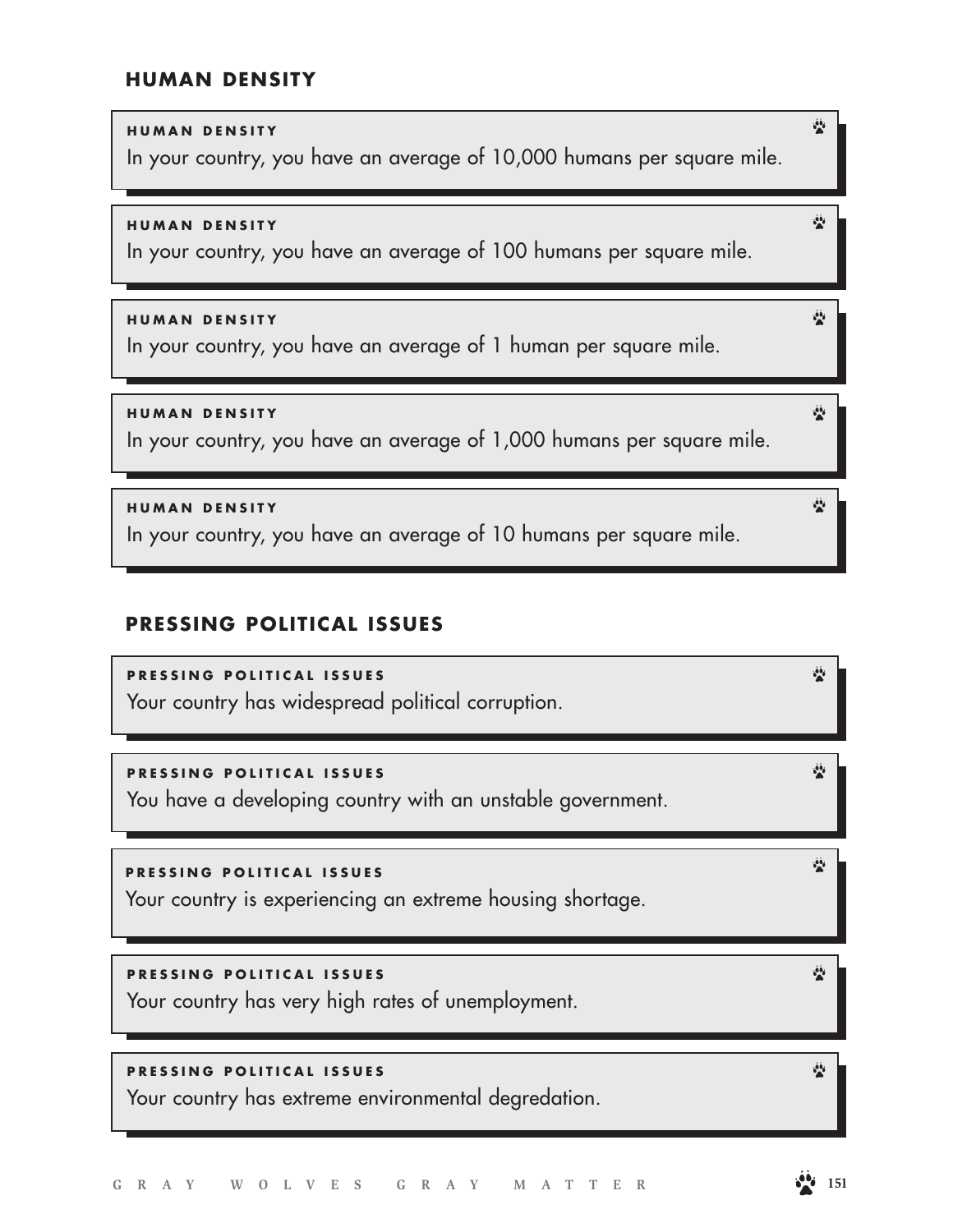#### **MAJOR INDUSTRY**

#### **MAJOR INDUSTRY**

The major industry in your country is small-animal farming.

#### **MAJOR INDUSTRY**

The major industry in your country is technology.

#### **MAJOR INDUSTRY**

The major industry in your country is manufacturing (e.g., textiles).

#### **MAJOR INDUSTRY**

The major industry in your country is crop farming.

#### **MAJOR INDUSTRY**

The major industry in your country is large-animal ranching.

 $\mathbf{a}^{\bullet\bullet}_{\mathbf{a}^{\bullet}}$ 

 $\mathbf{r}^{(i)}_{\mathbf{A}^{(i)}}$ 

 $\frac{\partial \tilde{\Phi}_{\tilde{\theta}}}{\partial \tilde{\Phi}_{\tilde{\theta}}}$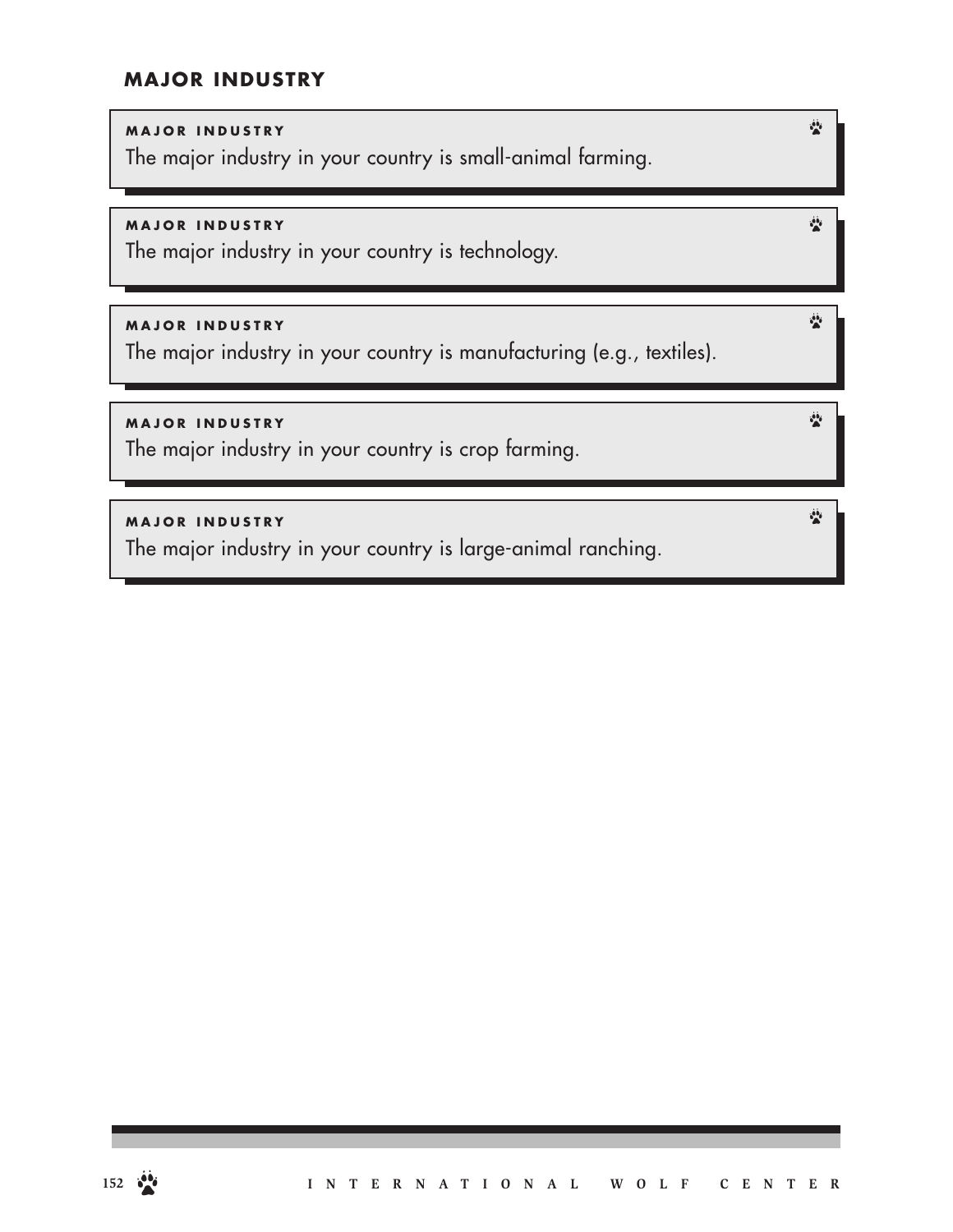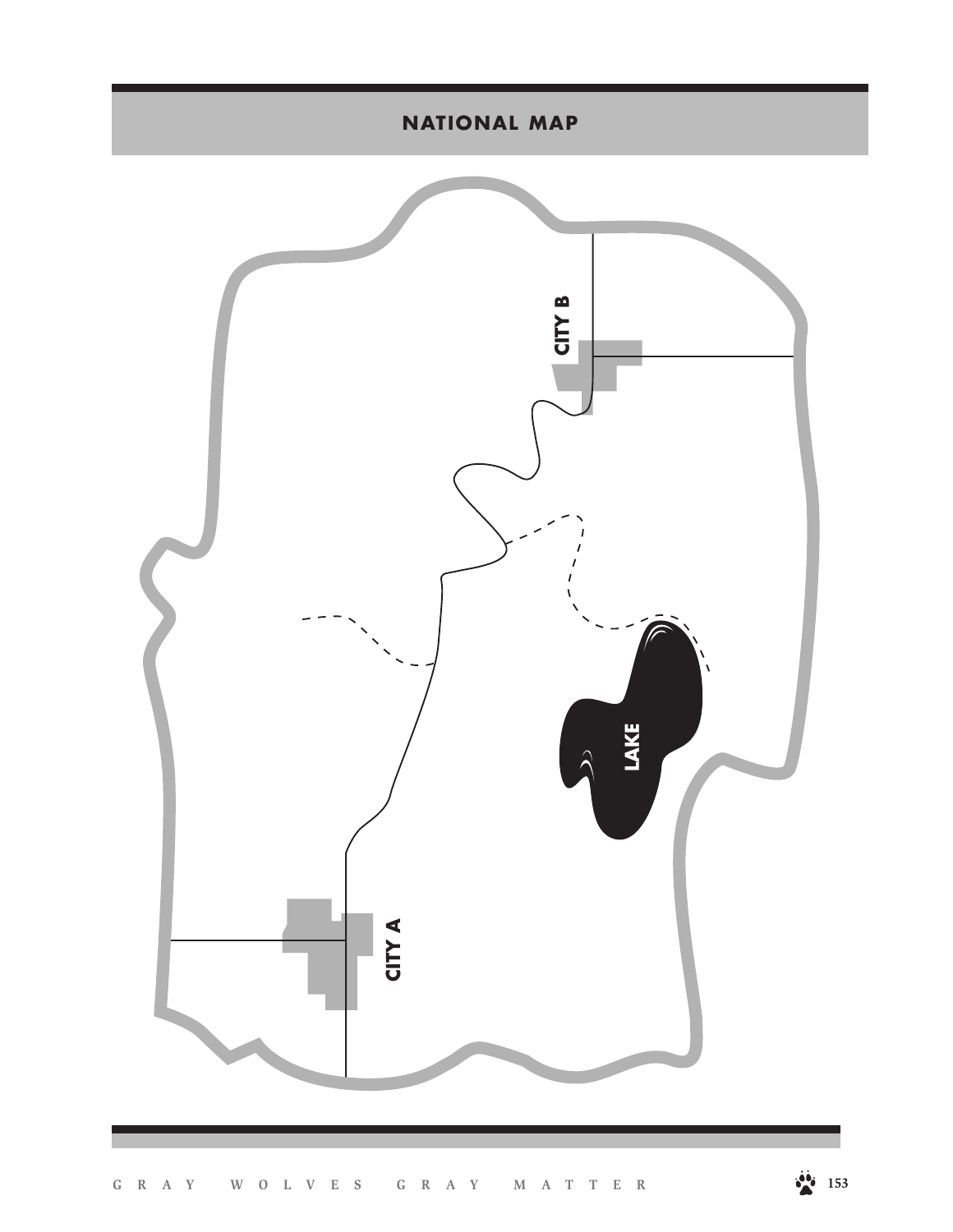## **Imaginary Wolf Recovery**

*Students plan wolf recovery in a hypothetical nation.*

#### **STUDENT OBJECTIVES:**

By the end of this lesson, students will be able to:

- 1. Explain the advantages and disadvantages of wolf reintroduction and recolonization.
- 2. Identify successful strategies for wolf restoration.
- 3. Predict the long-term impact of wolf restoration in a hypothetical situation.

#### **VOCABULARY:**

restoration • reintroduction • recolonization • Endangered Species Act • recovery • viable wolf population • livestock • translocate

#### **TEACHER BACKGROUND:**

When wolves were placed on the endangered species list, the U.S. Fish and Wildlife Service outlined specific objectives and strategies that would improve the wolf's situation so it could be taken off the list. The document they prepared is known as a "Recovery Plan." The wolf recovery planning team identified specific population goals that they believed would constitute viable wolf populations. Once the planning team knew what outcomes they would pursue, they had to decide what they would do to achieve the goals. There are two options for recovering wolves: recolonization and reintroduction.

Recolonization is essentially allowing nature to take its course through an existing core population of wolves. Since wolves have a high reproductive potential and are naturally highly mobile, wolves allowed to produce offspring and wander into new territory on their own can repopulate an area without human intervention. This recovery strategy was used in the western Great Lakes region, where wolves in northern Minnesota and Ontario expanded their range into central Minnesota, Wisconsin and Upper Michigan.

Reintroduction involves intense human effort to translocate wolves into a new, suitable habitat. The wolves may come from an existing healthy population or from captive breeding stock. It involves complex governmental processes and often receives a great deal of scrutiny from politicians, the public and the media. The reintroduction of wolves to Yellowstone National Park and central Idaho is a useful example of this strategy.

**SECTION 4 Wildlife Management**

#### *Subjects:*

*biology, geography, sociology*

*Approximate lesson time:* 

> *2 hours*  $\frac{\partial}{\partial x}$

#### *Materials:*

 *Imaginary Wolf Recovery Group Worksheet,* 

> *Imaginary Wolf Recovery Map*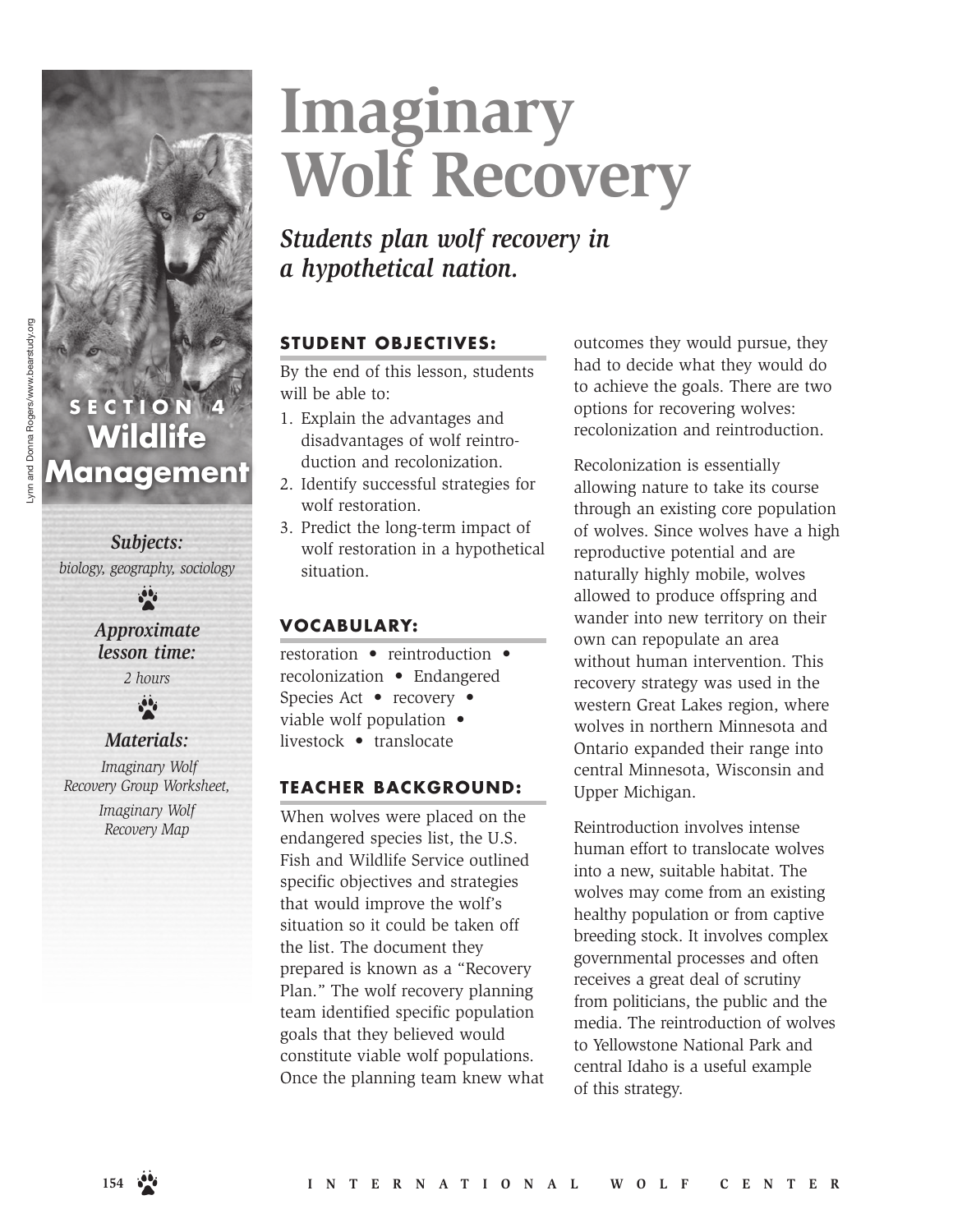Biology tells us that wolves can live anywhere they have enough food and human tolerance. Both methods of arriving at wolf "recovery" can be controversial and complicated, and both are expensive to prepare for and monitor. Public education and support are key to the success of wolf recovery, and there is usually a wide variety of opinion holders wanting to influence the process.

This activity challenges students to analyze a recovery situation and make strategic decisions.

On the Imaginary Wolf Recovery Map, you can assume that deer, moose and other wolf prey are found all across the map. Wild food sources decrease near urban areas. The land around Ranch City is western range land much like the Dakotas, Nebraska and Colorado. The land around Farm City supports crop and animal farming similar to Iowa. The parks and forests are heavily wooded and have abundant wildlife species. The mountains west of Central State are much like the Rocky Mountains. The Triton Ocean is much like Lake Superior. Students may assume that the closest viable wolf population is 1,000 miles to the north.

#### **ACTIVITIES:**

1. Divide the class into groups of three to four and give each group an Imaginary Wolf Recovery Map. Each group should look over their map. Since the wolf recovery plan requires that wolves be recovered in some way in this

region, the students' job is to determine where and how to restore this wolf population to 300 wolves.

- 2. Each group should answer the following questions (see Imaginary Wolf Recovery Group Worksheet):
	- Will you choose reintroduction or recolonization to recover wolves?
	- If you choose reintroduction, how many wolves will be introduced? Where will the wolves come from (captive breeding or from other regions)?
	- If you choose recolonization, how long will you wait for wolves to come? What will you do to prepare for their arrival?
	- Where can the wolf population spread from the recovery area?
	- Do you anticipate problems with livestock? How will these be handled?
	- Will wolves be protected? How?
	- How will the rules of wolf management change once the population has reached the recovery goal?
	- Who will be allowed to shoot wolves? When and where can wolves be shot?
	- Where should wolves not be allowed to live? How will you keep them away?
	- How will we keep wolves out of conflicts with humans?
	- How will the presence of wolves affect the rest of the plants and animals here?

#### *National Science Education Standards*

*Unifying Concepts and Processes*

*Systems, order, and organization*

*Evidence, models, and explanation*

*Change, constancy, and measurement*

*Evolution and equilibrium*

#### *Science as Inquiry*

*Abilities necessary to do scientific inquiry*

*Understanding about scientific inquiry*

#### *Life Science (5–8)*

*Regulation and behavior Population and ecosystems Diversity and adaptations of organisms*

*For more correlations, please see Appendix IV.*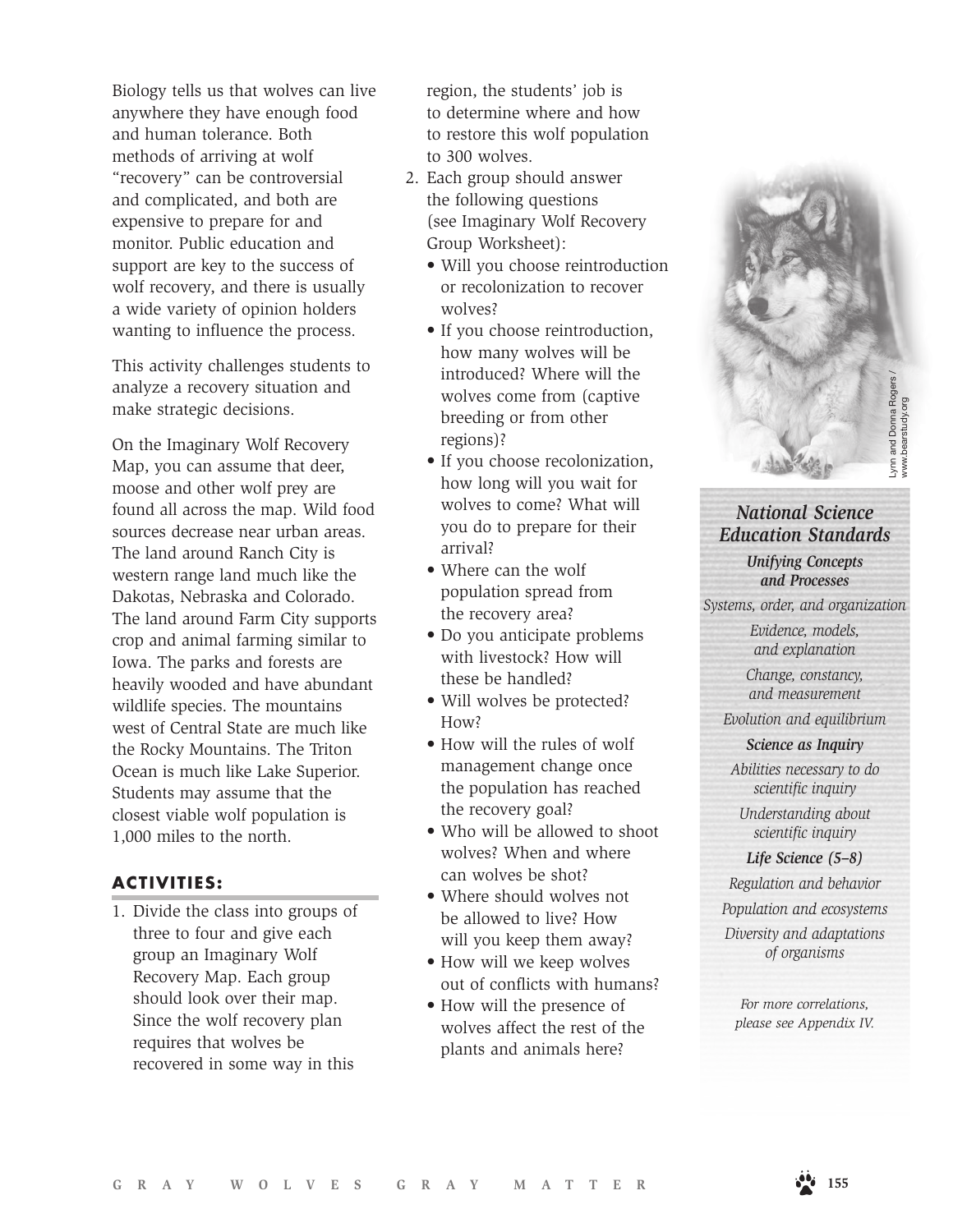3. Once each group has developed a plan for recovering wolves, a spokesperson from each group will present their plan to the class. They will explain why they made the choices they made, and answer questions from the class.

Optional: Tell each group to meet with another group to see if they can combine plans. Then have those groups meet with other groups, until the whole class agrees on one plan.

#### **Discussion:**

- Which questions were hardest to answer?
- What additional information did your group need?
- What are the benefits of reintroduction? Of recolonization?
- Was it hard to come up with a plan that everyone can agree with?
- How did you resolve conflict?

#### **ASSESSMENT:**

Ask students to write answers to the following questions:

- 1. What are three problems with recovering wolves in an area in which they are not currently living?
- 2. How can recovery plans address these problems?
- 3. Would you like wolves living in the woods around your house? Why or why not?

#### **EXTENSIONS:**

Instruct students to research the wolf reintroduction programs in the Northern Rocky Mountains and in Arizona and New Mexico. How are these programs similar to or different from the plans the class developed?

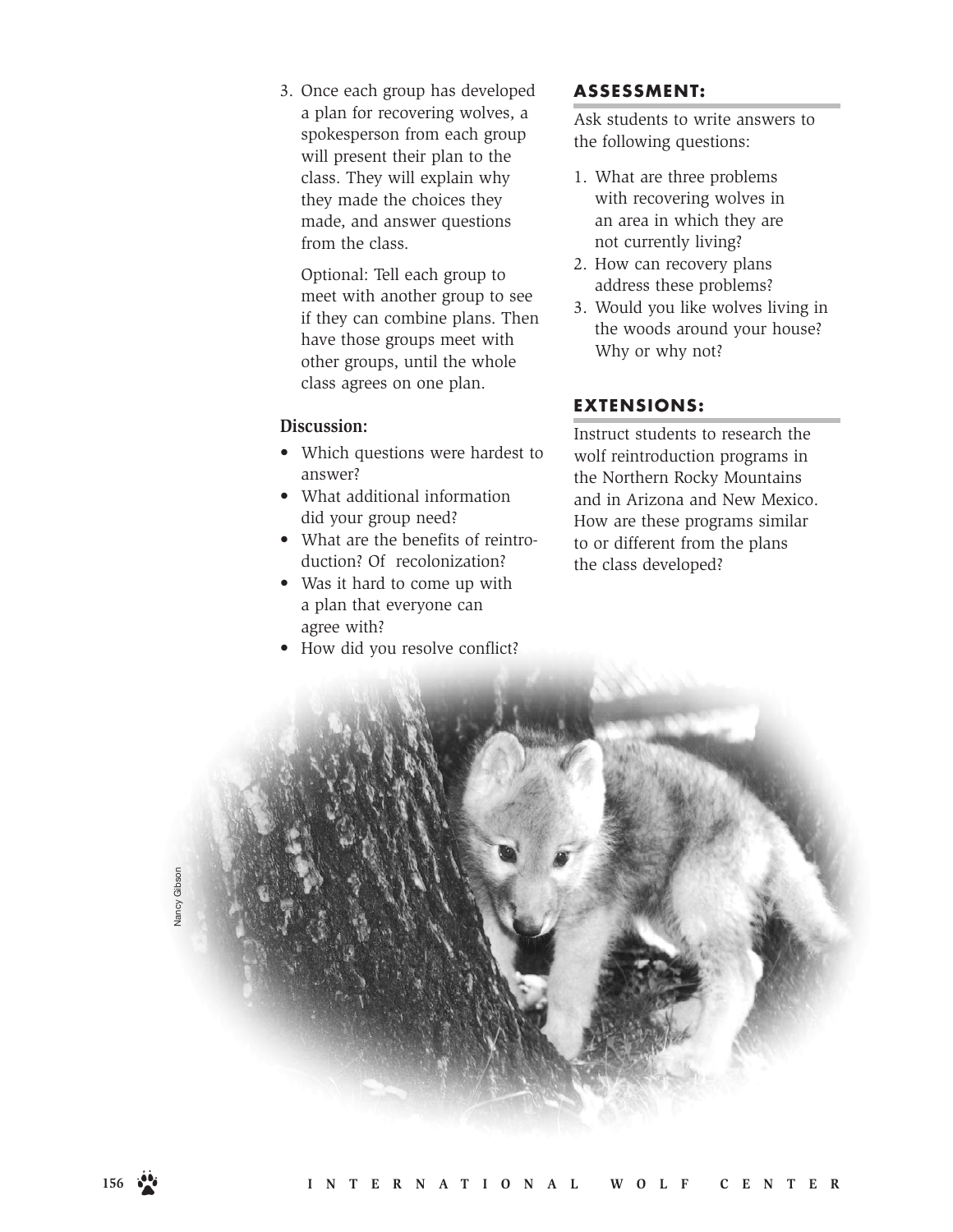Name

## **Imaginary Wolf Recovery Group Worksheet**

Each group should answer the following questions:

1. Will you choose reintroduction or recolonization to recover wolves? 2. If you choose reintroduction, how many wolves will be introduced? Where will the wolves come from (captive breeding or from other regions)? 3. If you choose recolonization, how long will you wait for wolves to come? What will you do to prepare for their arrival? 4. Where can the wolf population spread from the recovery area? 5. Do you anticipate problems with livestock? How will these be handled? 6. Will wolves be protected? How? 7. How will the rules of wolf management change once the population has reached the recovery goal? 8. Who will be allowed to shoot wolves? When and where can wolves be shot? 9. Where should wolves not be allowed to live? How will you keep them away? 10. How will you keep wolves out of conflicts with humans? 11. How will the presence of wolves affect the rest of the plants and animals here?